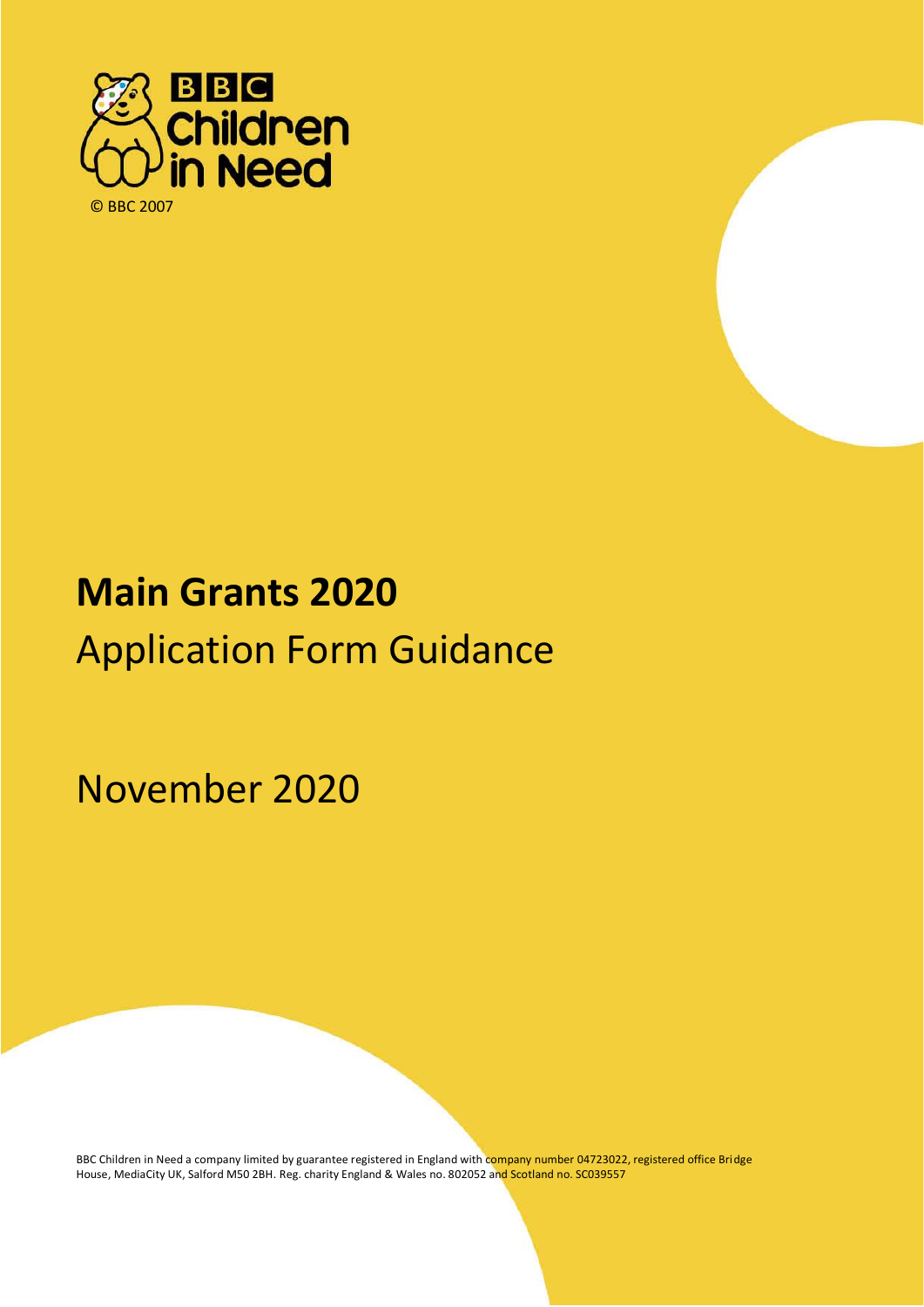### Contents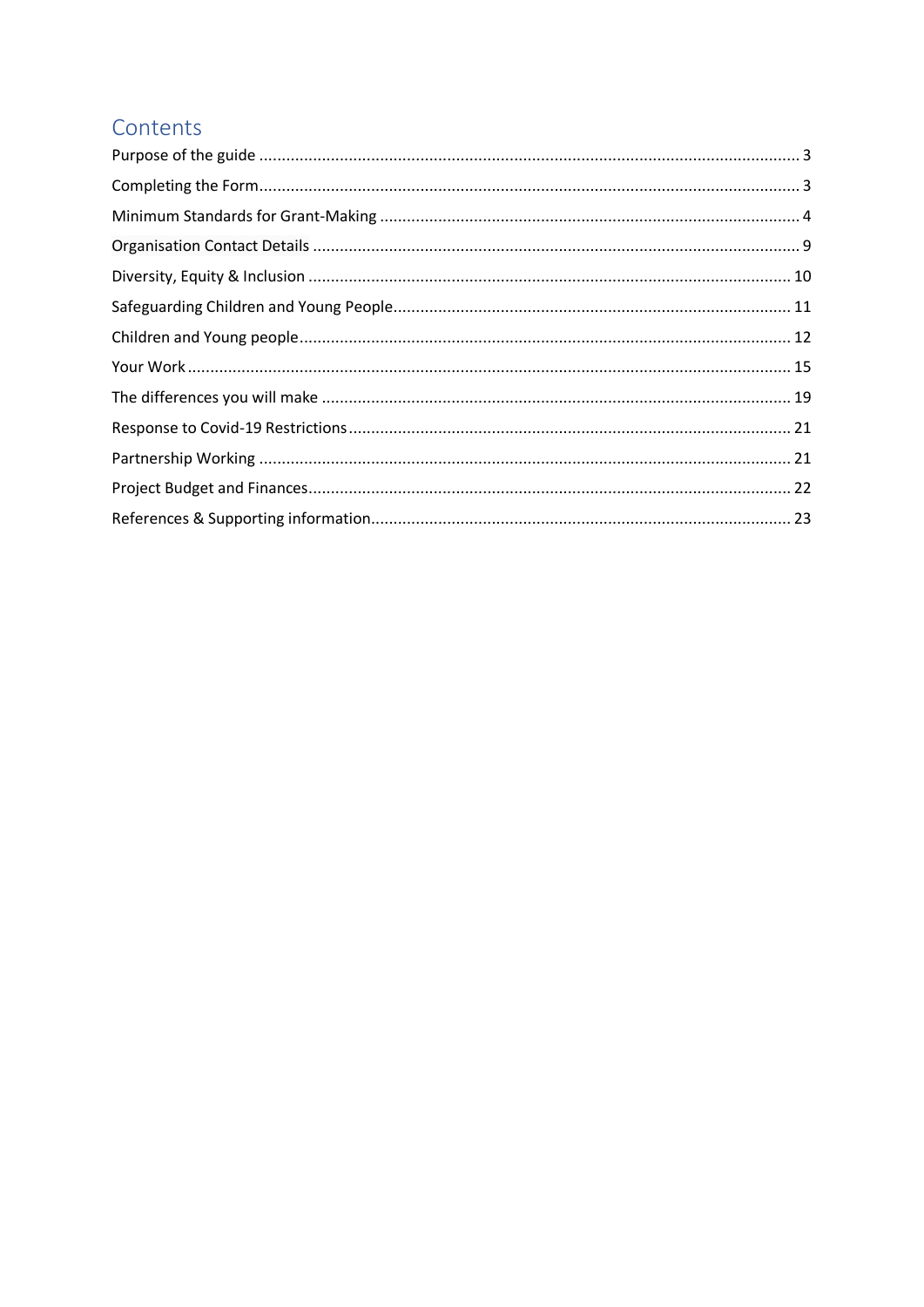# <span id="page-2-0"></span>Purpose of the guide

This document will guide you through each question on our Main Grants Programme application form.

This guidance is for the Main Grants Application Form. Please make sure this is the correct guidance for the fund you want to apply to.

### <span id="page-2-1"></span>Completing the Form

Here are some helpful tips to help you with completing this form.

- Read our [minimum standards for grantmaking,](https://www.bbcchildreninneed.co.uk/grants/apply/minimum-standards-november-2019/) and [Eligibility & Criteria](https://www.bbcchildreninneed.co.uk/covid-19-funding-streams) to make sure your application is eligible.
- This form will ask you about
	- o The children and young people that you support
	- o How you intend to work with and support them
	- o The differences or outcomes you will make in their lives
	- o How your organisation has adapted and will continue to adapt to respond to the impact of Covid-19.
- Please answer all the questions in this form unless we state that the question is optional.
- Many of the questions have a character limit. This means you can only type a certain amount of letters in to each answer. Letters, punctuation, numbers and spaces all count as characters. Once you have reached the character limit, you will not be able to type any more. Please keep your answers clear and concise.
- If you wish to complete part of the form at a later time, please click the **'Save & Finish Later'** button at the end. This will save your current progress, allowing you to finish the form at another time.
- **Save your work every 15-20 minutes** to ensure you do not lose any work.

If any part of this guidance is unclear or you need further help, please contact us. You can do this by calling 0345 609 0015 or by emailing us a[t pudseygrants@bbc.co.uk](mailto:pudseygrants@bbc.co.uk)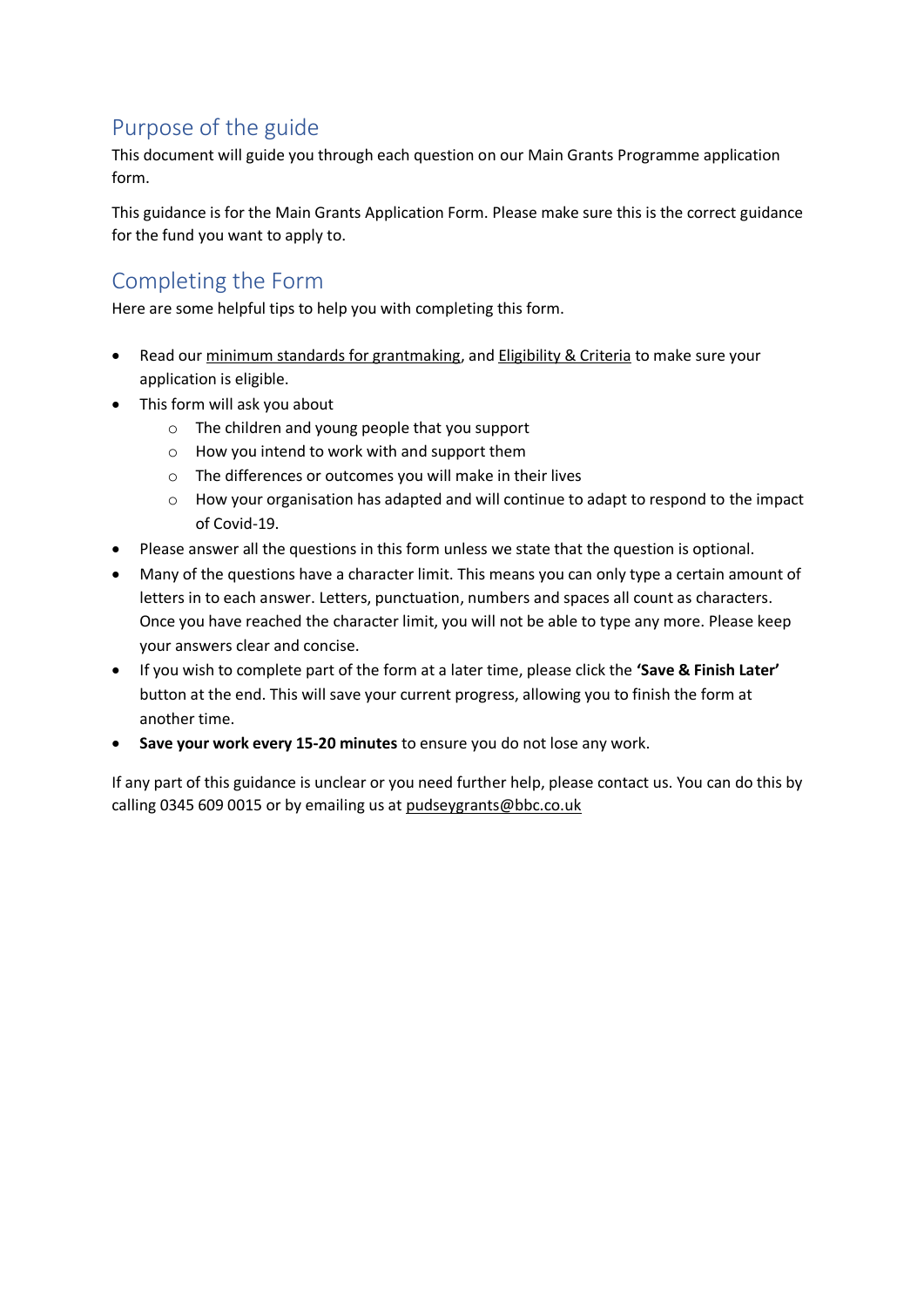# <span id="page-3-0"></span>Minimum Standards for Grant-Making

#### **1. What type of organisation are you?**

We fund not-for-profit organisations who work with disadvantaged children and young people 18 years of age and under, living in the UK, the Isle of Man or the Channel Islands. There are several different types of not-for-profit organisation in the UK, each with different legal structures. Please select which type of organisation is appropriate to your organisation. We do fund:

- Community interest companies (CIC) limited by guarantee
- Companies limited by guarantee (CLG) including social enterprises
- Housing associations
- Registered charities
- Religious institution
- Special schools

We do not fund:

- **Local Government Bodies**: This includes councils at all levels, prisons or NHS bodies.
- **Companies limited by shares**
- **Educational bodies:** This includes schools, colleges and universities.

All funded organisations must meet our [minimum standards for grantmaking.](https://www.bbcchildreninneed.co.uk/grants/apply/minimum-standards-november-2019/)

**2. What is the purpose/what are the objects of your organisation? This should be your organisation's legal objects or aims, as stated in your governing document e.g. constitution or memorandum and articles of association**

Please copy the exact wording from your governing document.

**3. Please provide the section from your governing document which shows that you operate as a not-for-profit organisation.**

Please copy the exact wording from your governing document.

**4. Please tell us the clause in your governing document that states what happens to any remaining assets in the event of your organisation closing (e.g. a dissolution clause or asset lock).**

All organisations must have a dissolution clause or an asset lock. Copy this from your governing document, word for word.

- A dissolution clause explains how your organisation plans to dissolve or terminate, if that situation arises. Your dissolution clause should clearly state that any remaining assets will be distributed to an organisation with similar charitable aims.
- An asset lock says what will happen to your assets, including any profits or other surpluses, if your organisation stops operating. Your asset lock must name a charitable/not-for-profit organisation who will receive these if your organisation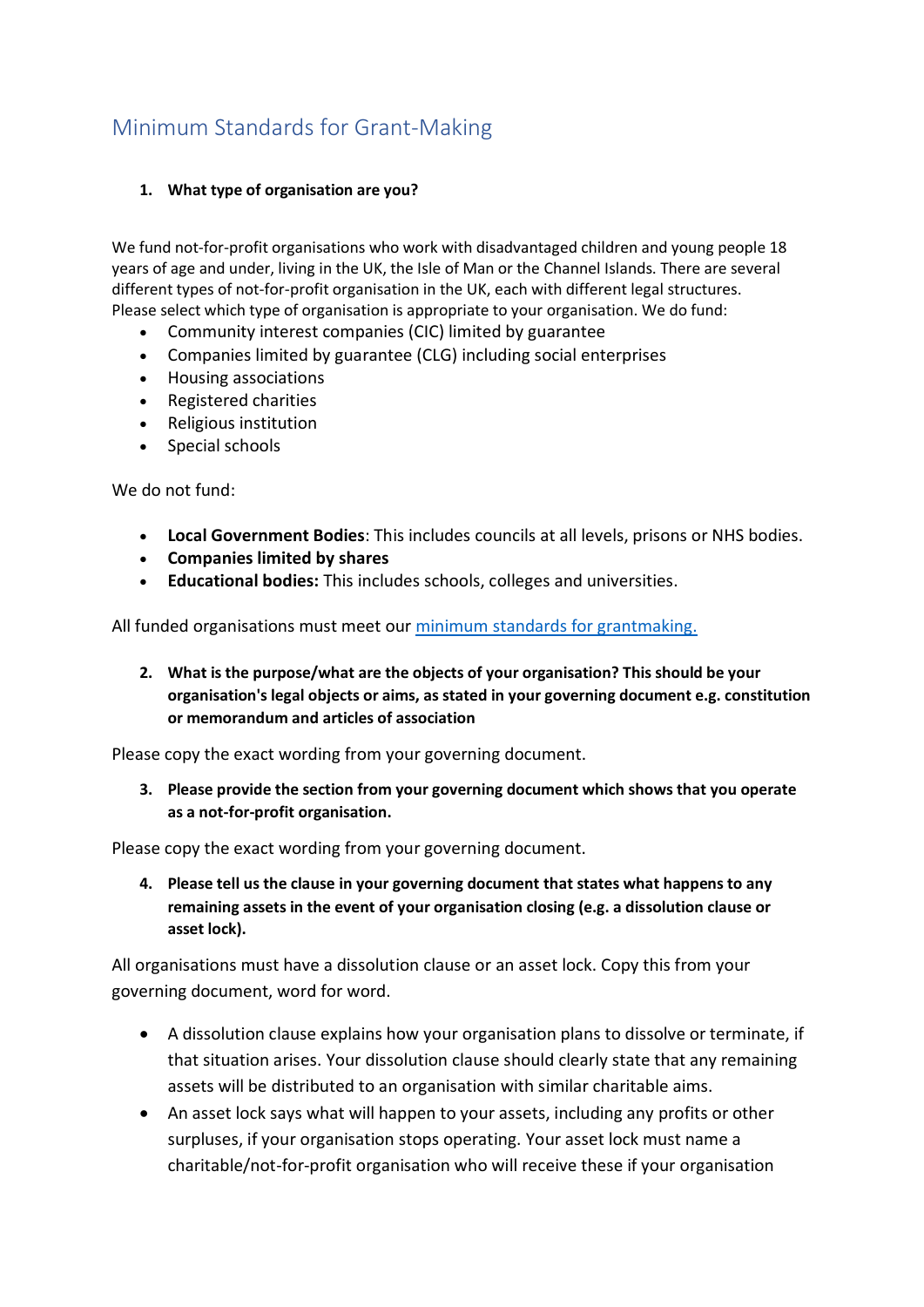closes. We need your asset lock to show that you will use these for the benefit of the community. A CIC must have an asset lock.

#### **5. How many active members are there on your organisation's governing body?**

Your governing body has oversight and control of your organisation (e.g. trustees or company directors).

We require an organisation to have at least three members on its board or committee.

#### **6. Are any of your organisation's governing board, operational staff or payment authorisers related or living together?**

It is important for governing boards to be able to work fairly and without conflicts of interest. Being related or living together whilst serving on a board or being an employee is a conflict of interest. A conflict of interest occurs when a board member or an employee has competing personal and professional relationships at the same time.

#### **7. If yes, tell us what processes you have in place to safeguard financial transactions and to avoid conflict of interest.**

If there are people related or living together, please tell us about any conflict of interest policies or procedures you have in place to manage this.

These should make sure that there is suitable scrutiny and oversight to any joint decisions these related persons may have. If you have any questions, please contact your regulator or local community and voluntary services for support.

#### **8. How many times per year does your organisation's governing body meet formally, including any Annual General Meetings (AGM)?**

This means the body that will be accountable for our grant. This should be the body that will have oversight and control of this grant and the work it funds. This may be your trustees or company directors, or a separate management committee. A formal meeting is a meeting with an agenda and written minutes. Please place a number in this box i.e. "4" Rather than "quarterly".

#### **9. Please give the dates of the last four meetings of your governing body (such as a management committee, Board of Trustees or Directors).**

Please state dates on which your last four formal meetings took place. A formal meeting is a meeting with an agenda and written minutes.

#### **10. Do any members of your governing body receive any form of payment for their duties?**

Usually, charitable organisations are unable to pay their trustees unless it is specifically permitted by:

- their governing document
- the Charity Commission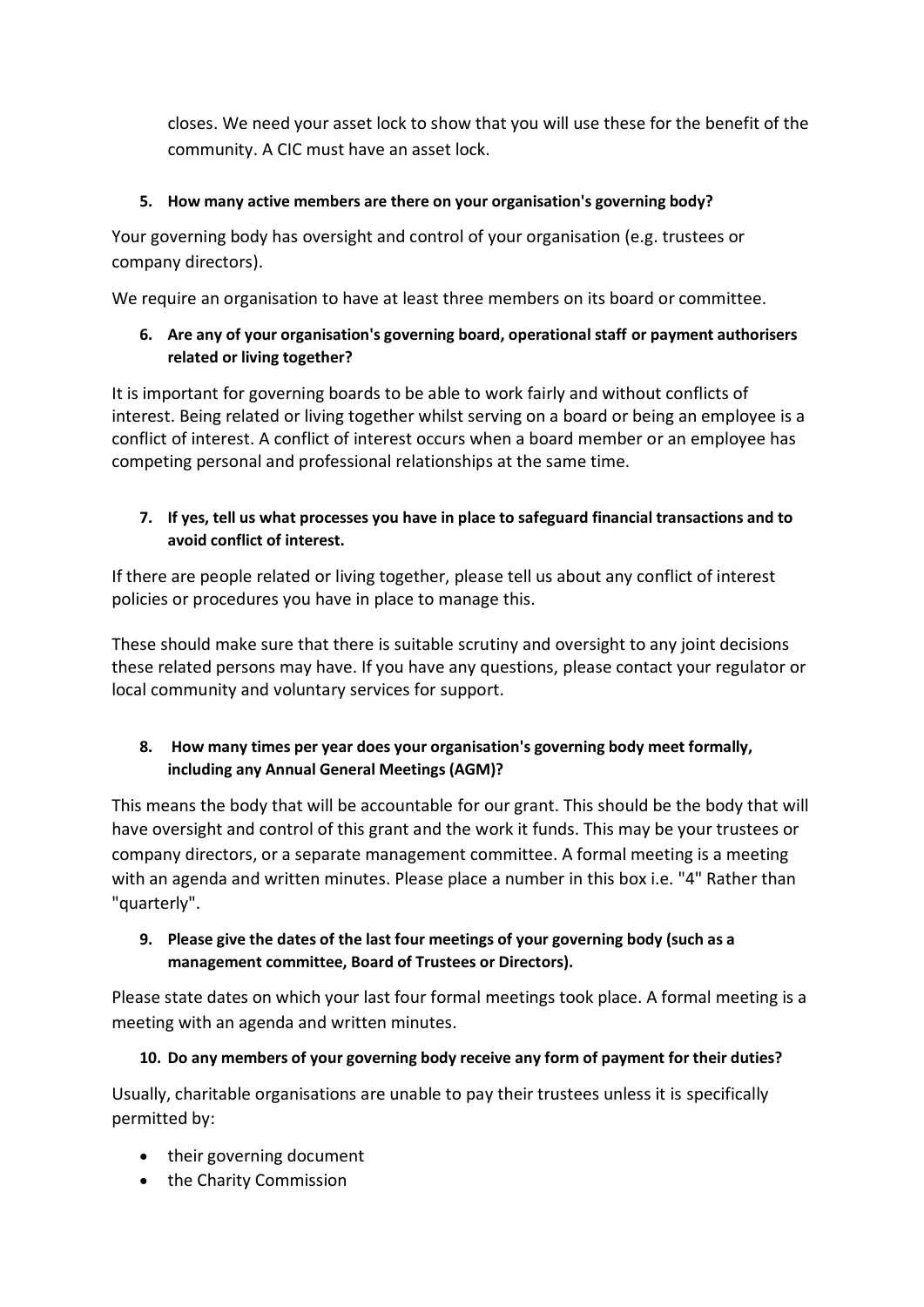• or by the Courts.

#### **11. If yes, please provide the written details that authorise paying governing body members.**

If you do pay any of your trustees, please outline how this has been allowed.

#### **12. Please explain your processes and procedures for authorising payments.**

Please outline your organisation's policies and procedures to reduce any financial risks around paying money to third parties or staff members. This could include what you do to authorise payments and the oversight of these.

You may have limits on:

- 1. How much you allow certain staff members to authorise
- 2. The number of people you need to authorise payments
- 3. The process that you use to agree and sign off financial decisions and payments
- 4. Which staff have access to payment related information (such as account numbers)

#### **13. How many people are needed to authorise a financial transactions, payments or to sign a cheque?**

Please enter a number.

#### **14. If your organisation has fewer than three months, or more than twelve months of unrestricted reserves, please explain any reasons for this.**

There are many good reasons why your organisation is holding high or low levels of reserves. For example, this could be from:

- Selling or buying large items
- Having recently undergone a fundraising campaign
- A recent merger

#### **15. Please explain anything else of note regarding your finances (e.g. late filings, deficits, debts.)**

This question is optional. If there is anything in your accounts which you would like to make us aware of, then please tell us about this here. This may include information around:

- surplus/deficits
- specific income/expenditure
- or additional information regarding your reserves.

#### **16. Please tell us how Covid-19 has affected your organisation's finances. Detail your organisational plans in managing your financial situation in the coming months.**

We understand that these are challenging times and there are likely to be changes to income or expected income. There may also be other changes both externally and internally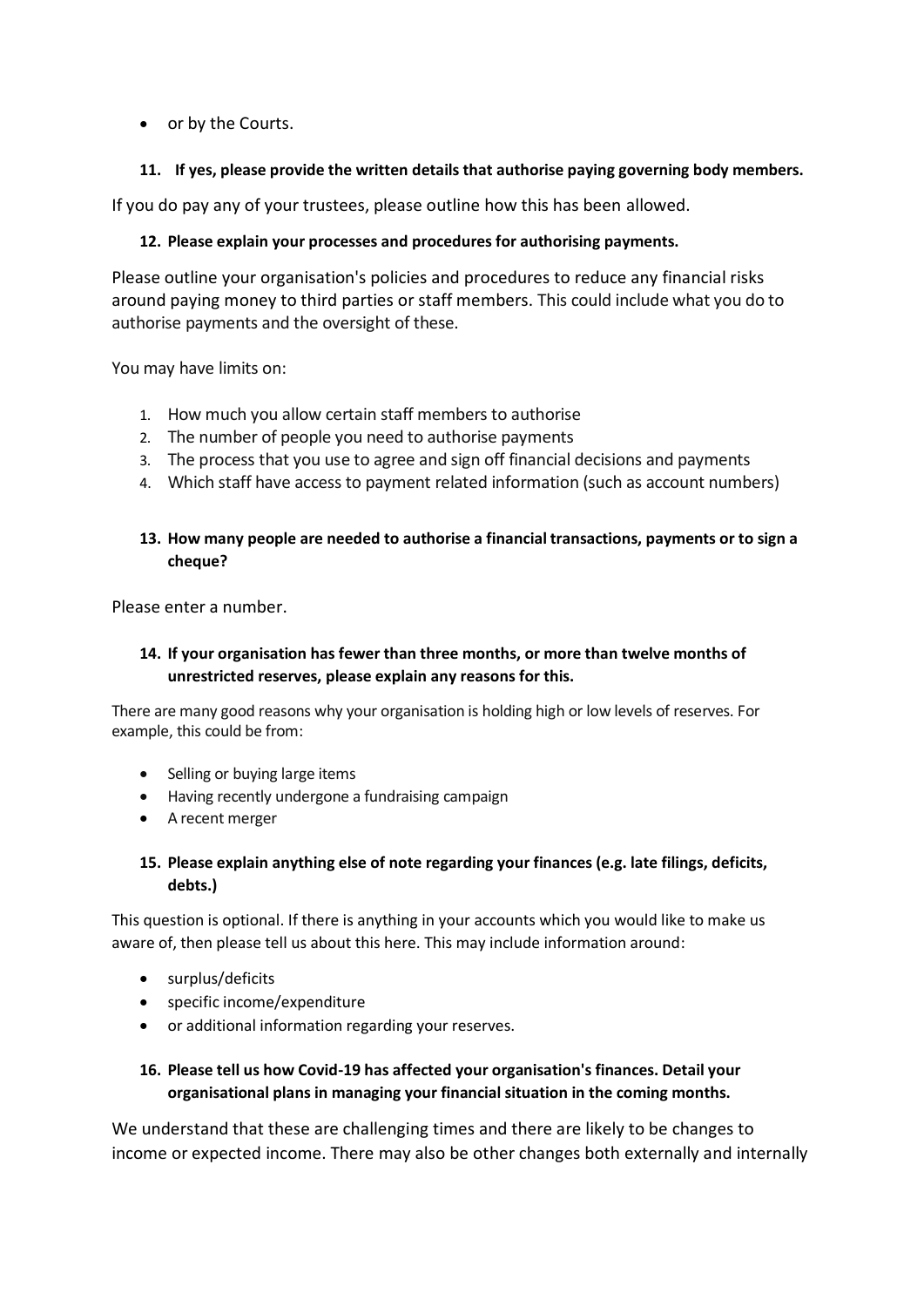within your organisation. We are asking this question to get a better understanding of the challenges your organisation is facing and how you are responding.

#### **17. Please attach your organisation's most recent set of signed accounts here. If these are dated more than 18 months old, you must also attach a set of recent management accounts.**

Please attach your organisation's most recent set of official accounts here.

These accounts must:

- Be no more than 18 months old.
- Show both restricted and unrestricted activity and reserves.
- Include an income statement and balance sheet signed and dated by Chair or Treasurer.
- Cover a full 12 month period

If you do not upload the correct accounts we will not be able to process your application.

If you are submitting management accounts please give us a full record of all your financial transactions. This could be something like an Excel spreadsheet which shows your organisations income and expenditure.

\*We do not need **signed** accounts for charities registered with the Charity Commission for England and Wales. We expect organisations to still formally approve their accounts, and a signed copy must still be available at the charity's registered address which we may request.

If your organisation does not yet have accounts, please upload a financial forecast/projection. See our [guidance](https://www.bbcchildreninneed.co.uk/grants/apply/faqs/) for the information that we would expect to be included in this document.

#### **18. Does your organisation have a Safeguarding Children and Young People policy in its own name?**

Your organisation's Safeguarding Children and Young People policy should be in your organisation's name. We do not accept policies that are in the name of another organisation. For example, a partner organisation, a parent organisation or a related organisation.

#### **19. Do all staff and/or volunteers who have face-to-face and/or online contact with children and young people have safeguarding training?**

This refers to general safeguarding training. It should cover areas such as the signs of abuse or neglect and keeping children safe online. We only request this information for staff or volunteers who have face-to-face contact with children.

#### **20. How often do they have their safeguarding training refreshed?**

Please tell us how often your staff and volunteers have their general safeguarding training refreshed.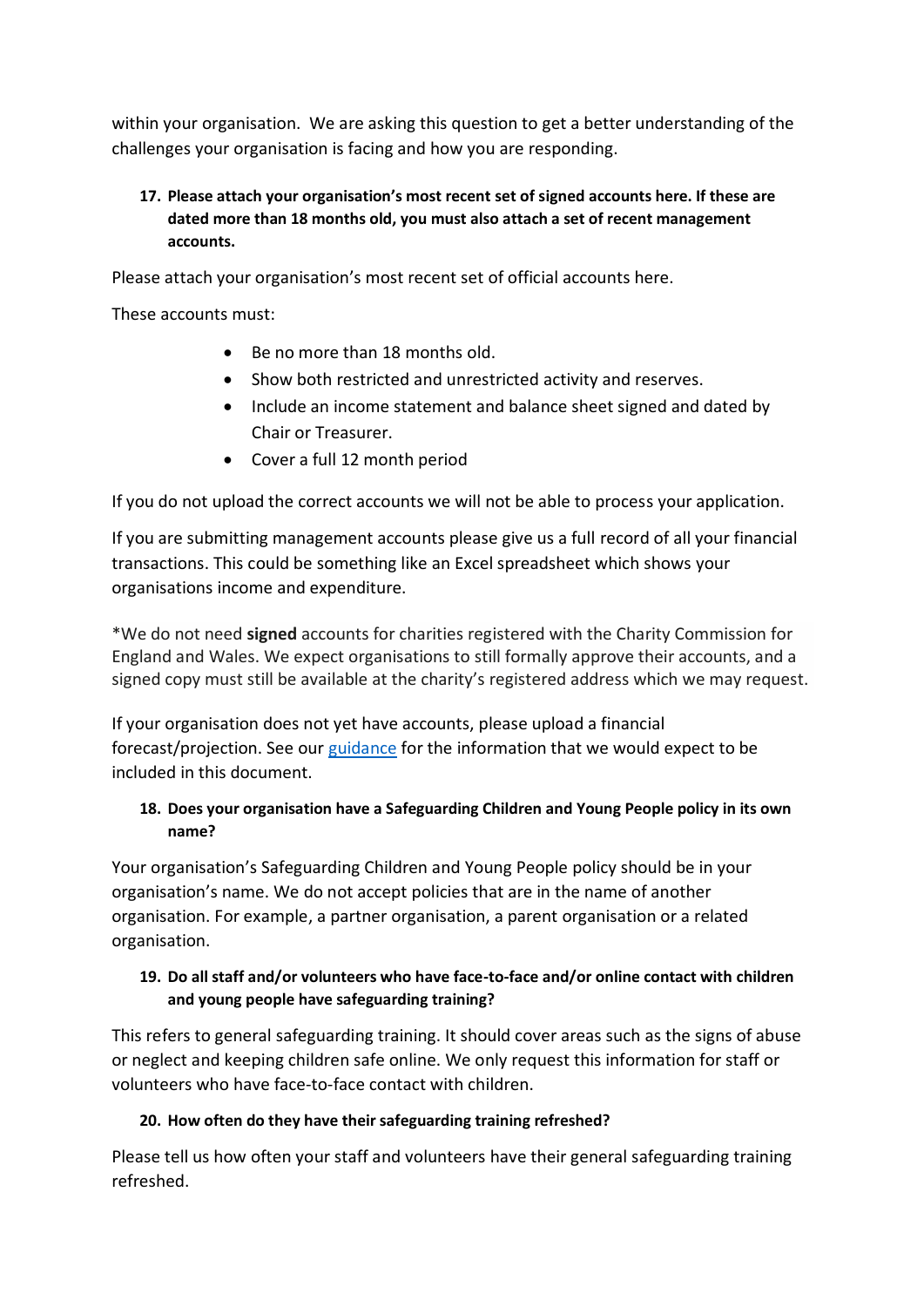#### **21. Do all staff and/or volunteers who have face-to-face and/or online contact with children and young people receive training on your organisation's safeguarding standards and procedures?**

This refers to safeguarding training which is bespoke to your organisation and/or work. This covers topics which may be:

- Relevant to specific risks or elements of the work your organisation carries out
- Relevant to the needs of the children and/ or young people you are working with
- Your internal policies and procedures, e.g., what to do as a result of a young person making a disclosure, and who to contact.

We only request this information for staff or volunteers who have face-to-face contact with children and young people.

#### **22. How often is their training on your organisation's safeguarding standards and procedures refreshed?**

Please tell us how often your staff, volunteers and/or trustees have their training on your organisation's safeguarding standards and procedures refreshed.

#### **23. Do all eligible staff, members of the governing body and volunteers have Disclosure and Barring Service, Disclosure Scotland or Access NI checks?**

We need your organisation to make sure that everyone who works with children has a relevant background check. This could be through Disclosure & Barring Service, Disclosure Scotland or Access NI. This includes all staff and volunteers who have direct access to children.

We only expect eligible staff to have these checks. Staff and volunteers who do not have face to face contact with children and young people do not need these checks.

For more information about relevant checks in England and Wales, please visit the [gov.uk](https://www.gov.uk/government/organisations/disclosure-and-barring-service) [website.](https://www.gov.uk/government/organisations/disclosure-and-barring-service)

For more information about relevant checks in Scotland, please visit the [myscot.gov](https://www.mygov.scot/disclosure-types/) website.

For more information about relevant checks in Northern Ireland, please visit the [nidirect.gov.uk](https://www.nidirect.gov.uk/articles/types-accessni-checks) website.

#### **24. Please explain if not.**

If your organisation does not carry out these checks, please tell us why.

**25. How often are your staff/volunteers background checks repeated? (e.g. Disclosure and Barring Service or Access NI). If you are applying in Scotland, please write 'n/a'.**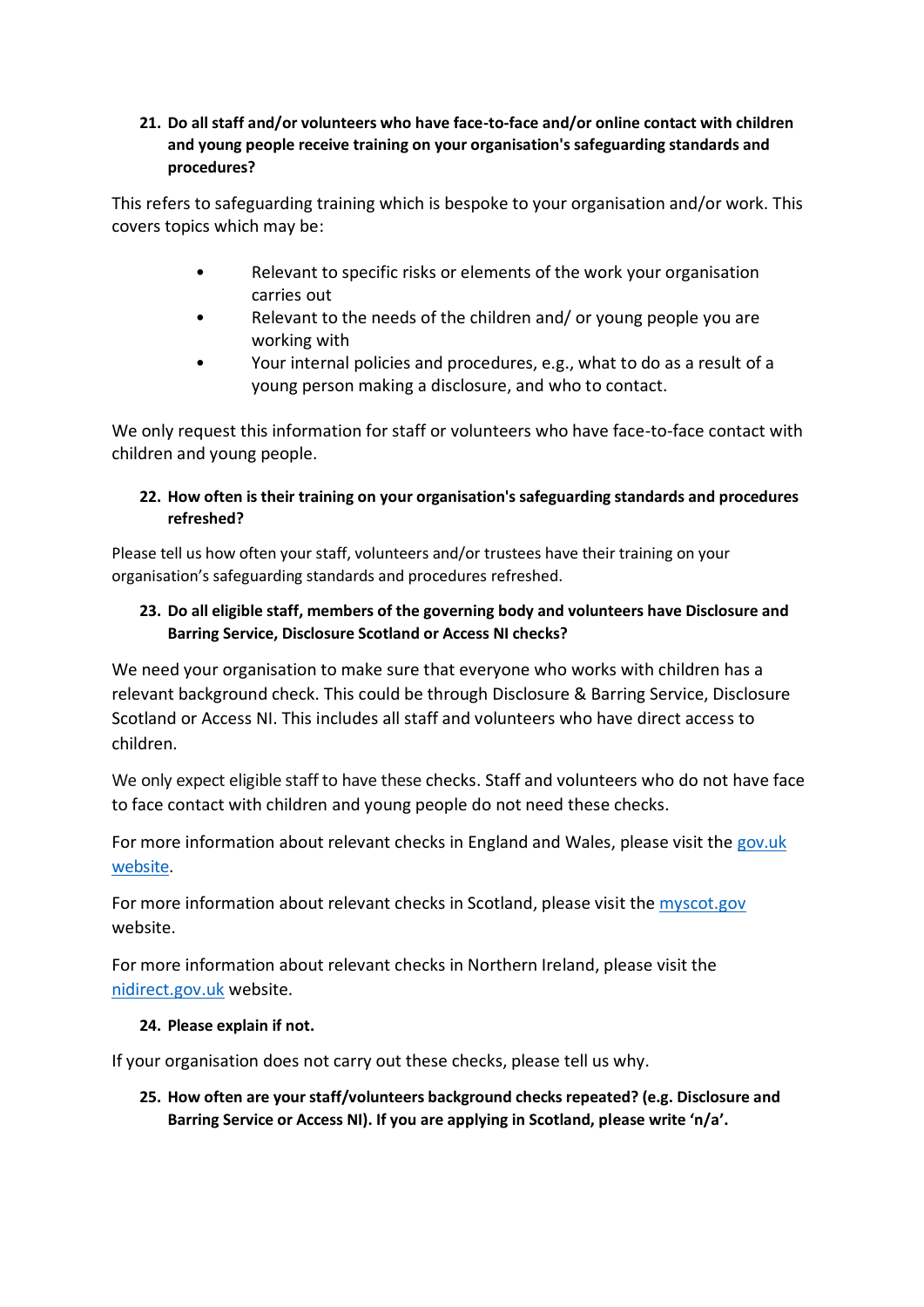Please tell us how often you repeat relevant background checks on appropriate staff members. If you do these checks once, at regular intervals or they renew automatically, please let us know here.

### <span id="page-8-0"></span>Organisation Contact Details

#### **26. Your Organisation Name**

Use the legal name of your organisation. Your legal name will be on your governing documents and your bank account.

#### **27. Please re-enter your organisation name**

Please re-enter your organisation's name, as written above.

**28. If you are a registered organisation (e.g. a charity, a CIC or a company limited by guarantee) please provide your registration number. If you are a charity in Northern Ireland that has yet to be called forward to register please provide your HM Revenue & Customs number.**

Please give us your registration number for whichever appropriate body you are registered with. In England and Wales, voluntary and community organisations with an income of over £5,000 in the preceding year must be registered with the Charity Commission for England and Wales. In Northern Ireland a charitable organisation must register with the Charity Commission for Northern Ireland when they are called forward by the Commission. If your organisation is a company registered with Companies House, please use your Companies House registration number.

#### **29. Please re-enter your charity/company number**

Please re-enter your organisation's charity/company number, as written above.

#### **Organisation Contact Details**

Use the legal name of your organisation. Your legal name will be on your governing documents and your bank account.

Your address should be the registered address of your organisation. Where possible, this should be an operational address and not a post office box (PO BOX) or mail exchange. If this has changed since you registered with us, please let us know by e-mailing [pudseygrants@bbc.co.uk.](mailto:pudseygrants@bbc.co.uk)

Please make sure you give your organisation's local telephone number, a standard mobile number, or non-geographic number (i.e. phone numbers beginning with 0303). We will not call any premium rate or international numbers (excl. Isle of Mann).

We also need you to give us contact details for your organisation's Chair and Treasurer (or equivalent). These cannot be the same person. We will require these people to sign our grant Terms & Conditions if your award is successful.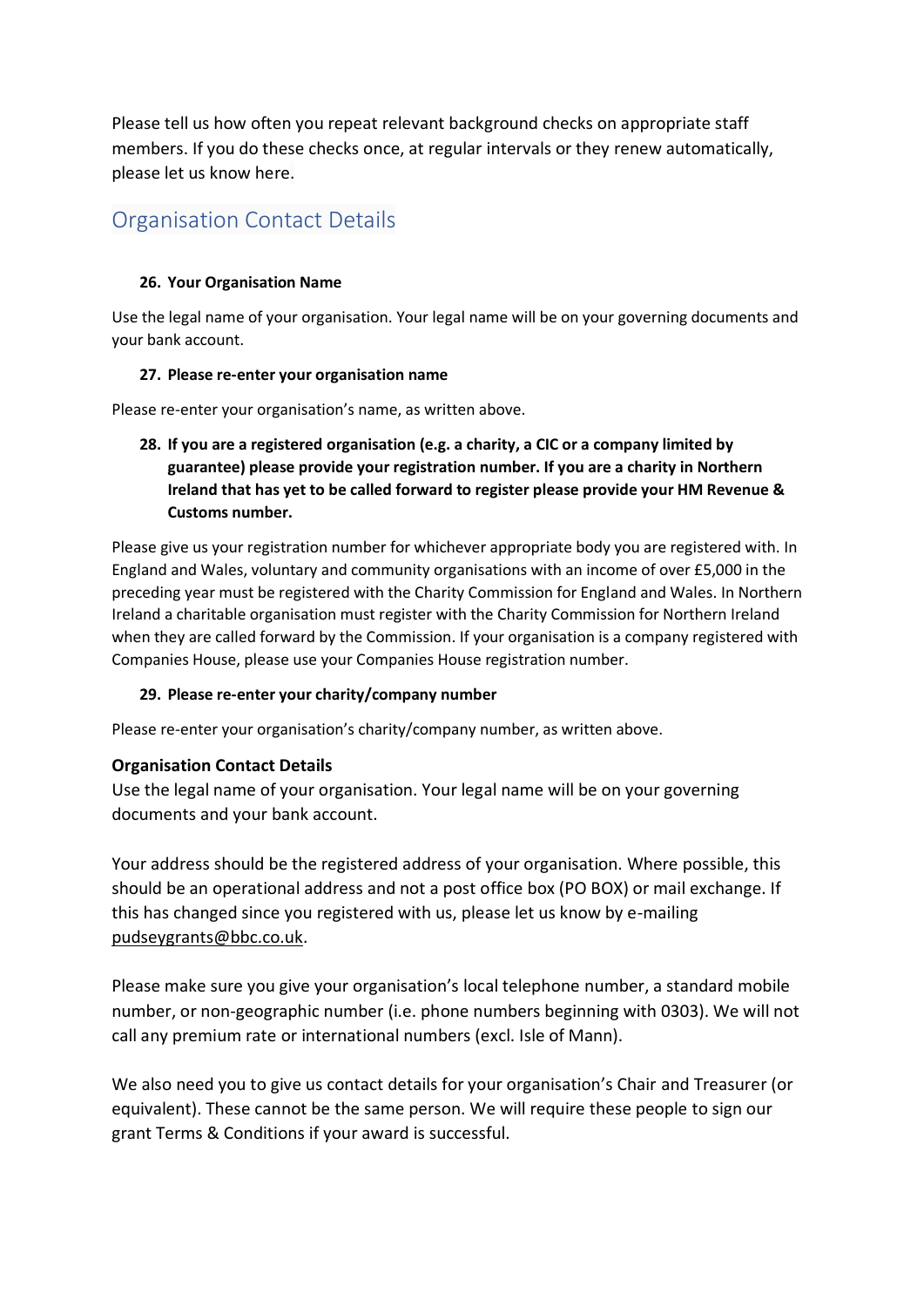### <span id="page-9-0"></span>Diversity, Equity & Inclusion

**NOTE:** Please see the privacy notice below before completing this form BBC Children in Need monitoring of Diversity, Equity and Inclusion in its grant-making As part of our commitment to diversity, equity and inclusion, we would like to monitor the diversity of organisations that apply for funding and hold grants with us and the diversity of those who they support. BBC Children in Need will use the information we collect to monitor diversity, equity and inclusion across our funding and to report on this to our board. We will share anonymised, aggregated data externally in order to be transparent about diversity, equality and inclusion in our processes and portfolio.Do you consider your organisation to be diversity-led?

By diversity-led we mean that the majority (51% or above) of your board and senior management are from diverse backgrounds.

#### **30. Do you expect to support a diverse group of children and young people?**

Here we want to ask about the diversity backgrounds of children and young people our funding reaches (whether they are the characteristics targeted by organisations or not).

#### **Privacy Notice in relation to the above questions:**

Wherever possible we collect the above information in a way that means we won't be able to identify individuals. Sometimes this isn't possible (because for example an applicant has a small leadership team) therefore we have carefully considered the privacy implications of collecting this information and want to share this with you to give you confidence in our processes and explain what safeguards we have put in place to ensure this data will only be used for the reasons set out above.

This information will be recorded on our grant management system for a period of threemonths so it is available for analysis and reporting. These data will then be deleted from our grant management system. A copy of these data will be kept securely in a separate system with access restricted to those who need the information for analysis purposes. We will also collate answers to these questions in an aggregated anonymous way (so individuals cannot be identified) for analysis purposes. All data will be retained in accordance with our retention policies (an extract of which is available on request) and kept in accordance with our Special Category Data Policy (available on request).

We want you to know that we have a legal basis for collecting this information. It is in our legitimate interests to try to ensure we identify or keep under review the existence or absence of equality of opportunity or treatment between groups of people with a view to enabling such equality to be promoted or maintained and there is also substantial public interest reason in us doing this.

This information will be shared in accordance with our normal grant processes as set out [here.](https://www.bbcchildreninneed.co.uk/legal/privacy-policy/privacy-policy-in-full/) If you do not feel comfortable providing the above information, please choose 'prefer not to say', or if you change your mind do let us know by contacting [cindpo@bbc.co.uk](mailto:cindpo@bbc.co.uk)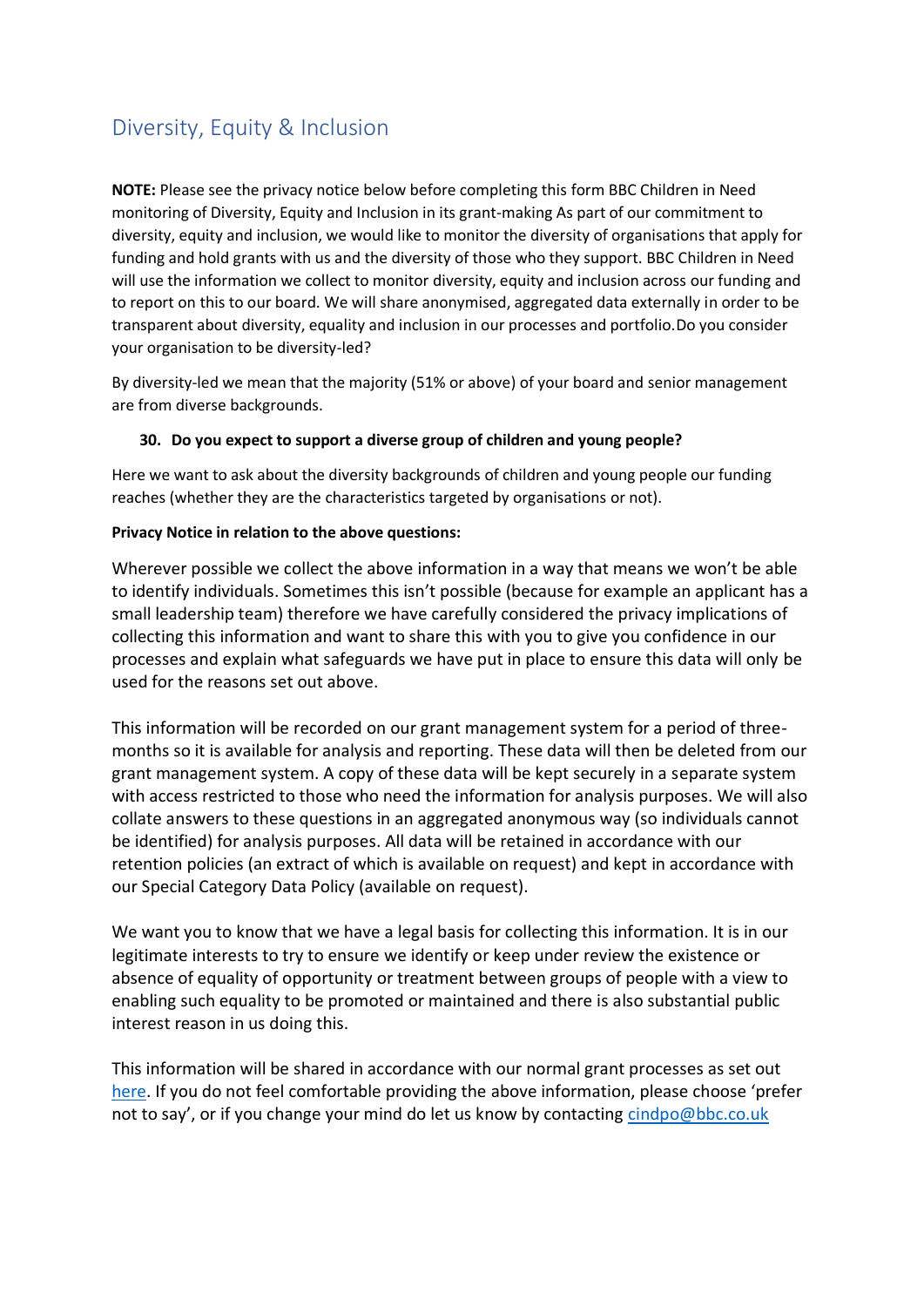### <span id="page-10-0"></span>Safeguarding Children and Young People

#### **31. What date did you last refresh your Safeguarding Children and Young People policy?**

Please tell us when you last refreshed your Safeguarding Children and Young People policy.

#### **32. What date will you next refresh your Safeguarding Children and Young People policy?**

Please tell us when you are next due to refresh your Safeguarding Children and Young People policy.

#### **33. Who is the organisation's Designated Safeguarding Officer?**

Tell us the name of the person responsible for safeguarding children and young people at your organisation. This person is often called the 'Designated Safeguarding Officer' or the 'Designated Safeguarding Lead'.

#### **34. What is your Designated Safeguarding Officer's job title?**

Please tell us the job title of your organisation's Designated Safeguarding Officer/Lead. This should be someone with an appropriate level of seniority within your organisation. They should also be close enough to the work you do so they are aware of your day to day delivery.

#### **35. Who delivers your Safeguarding Children and Young People training? (this training might include the general principles of safeguarding, signs of abuse, referral routes etc)**

Please tell us the name of the individual or organisation who delivered your Safeguarding Children and Young People training.

#### **36. What qualifies them to deliver this training?**

We want to know:

- What qualifies them to deliver this training? This could include qualifications, experience, organisational memberships or who they work for.
- That the people delivering this training are up to date with the most relevant information and best practice.

#### **37. How soon after joining does an employee/volunteer receive Safeguarding Children and Young People training?**

Please let us know the maximum duration a new member of staff/volunteer will have in your organisation before receiving their safeguarding training.

#### **38. Do all members of your organisation's governing body receive Safeguarding Children and Young People training?**

Your organisation's governing body are responsible for the safeguarding and wellbeing of the children and young people who your organisation comes in to contact with. They are responsible even if they do not have face to face contact with children and young people themselves.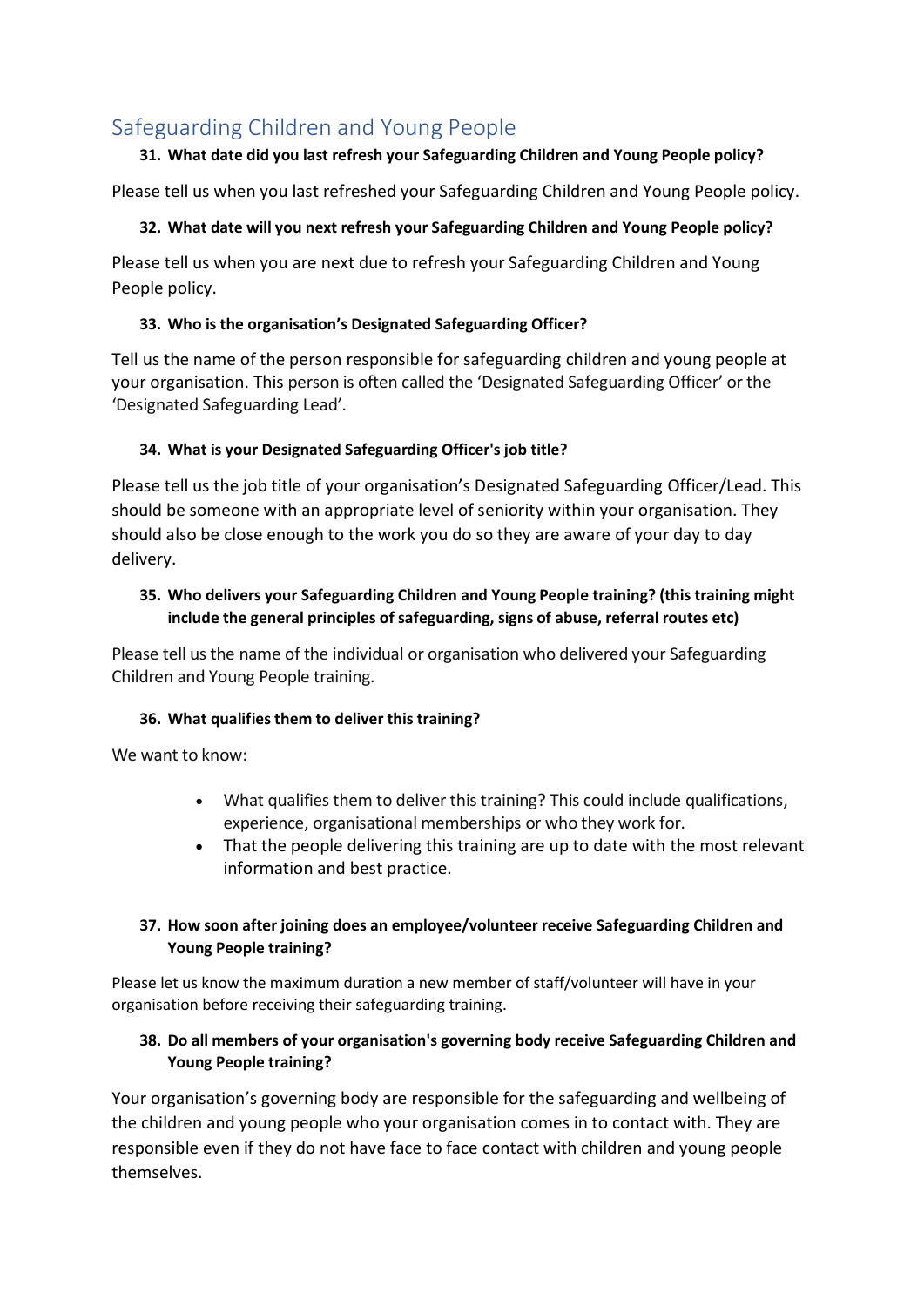This question refers to general safeguarding training. It will cover areas such as the signs of abuse or neglect or keeping children safe online.

#### **39. Do all members of the governing body receive training on your organisation's safeguarding standards and procedures?**

Your organisation's governing body are responsible for the safeguarding and wellbeing of the children and young people who your organisation comes in to contact with. They are responsible even if they do not have face to face contact with children and young people themselves. This refers to safeguarding training which is bespoke to your organisation and/or work. This covers topics which may be: Relevant to specific risks or elements of the work your organisation carries out. Relevant to the needs of the young people you are working with. Your internal policies and procedures, e.g., what to do as a result of a young person making a disclosure, and who to contact.

#### **40. Does your organisation have a Code of Conduct which sets out clear expectations of how staff and volunteers should behave towards children?**

Please outline if your organisation has a specific Code of Conduct which outlines how your staff, volunteers and children should conduct themselves whilst engaged with your work.

#### **41. Does the code of conduct include guidance on the use of digital/social media?**

We expect your organisation's safeguarding policy to:

- Show a strong culture of supporting the online safety and digital resilience of children and young people.
- Show how staff and children are safe and responsible online.
- Be relevant to the organisation, its activities and be age-appropriate.

You should show your controls and support for the digital environment, including:

- How you support and empower young people to manage their online lives. Projects should show how they develop children's digital resilience in an age appropriate way.
- A consistent approach to reflect both the real and virtual worlds which children, staff and volunteers experience

Projects that use interactive technology to communicate with young people should consider elements such as:

- Privacy controls
- Password protection
- Appropriate moderation.

#### **42. Do you have a clear documented process for what to do in the event of a breach of this policy?**

Please tell us if there is a clear process which links your Code of Conduct to HR policy in the event that a member of staff or a volunteer does not follow its policies.

### <span id="page-11-0"></span>Children and Young people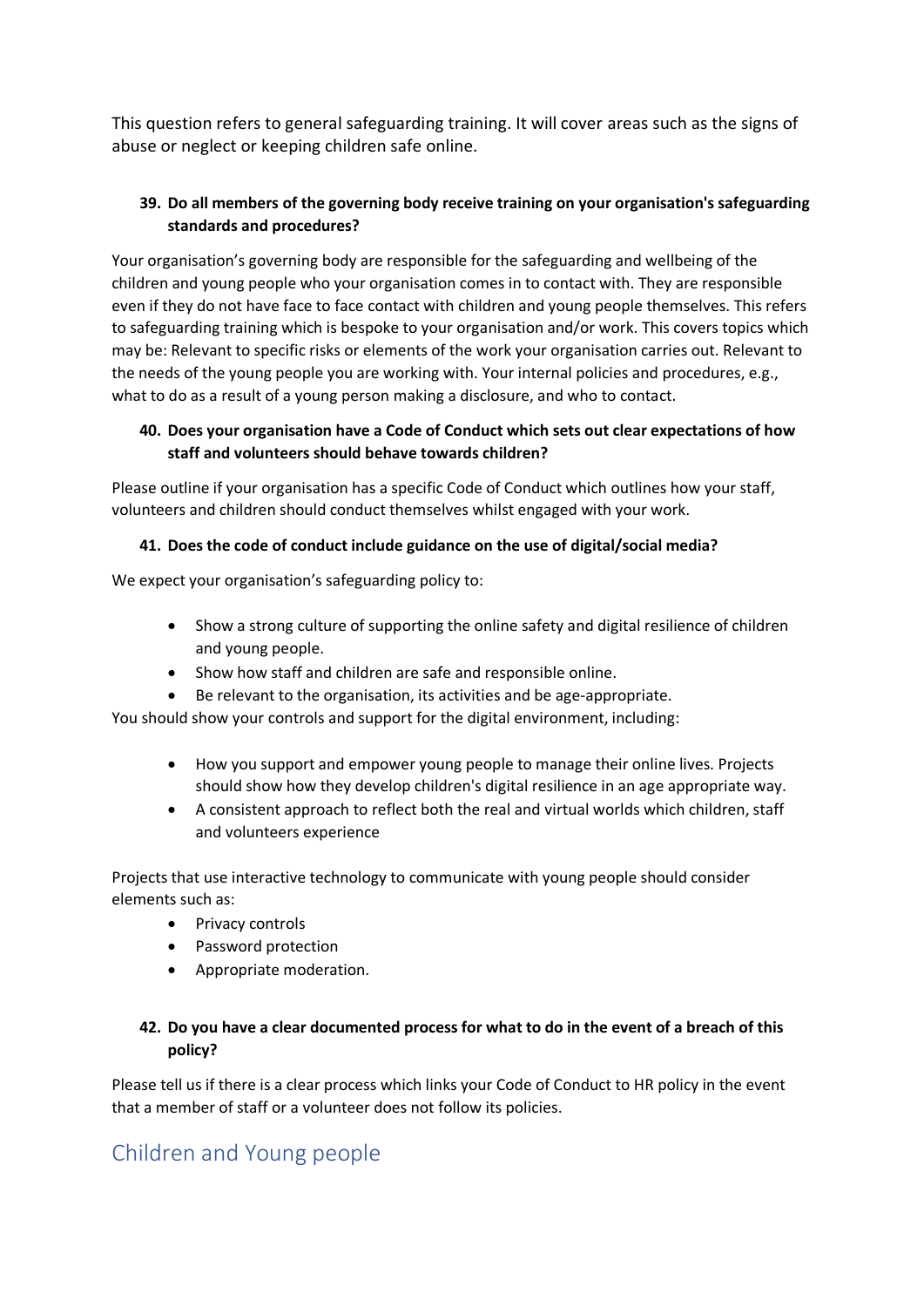#### **43. Location Post Code - Please enter the post code of the location where the majority of your activities will take place.**

Please tell us where the majority of your work will take place. For work that takes place in more than one area, please give us the post code of the main location where your work will be based.

#### **44. Does your organisation work with children and young people who live across the UK?**

By 'across the UK', we mean organisations which work with children and young people from:

- All over the United Kingdom.
- Multiple local authorities/counties
- More than one nation (e.g. Wales, England, Scotland, Northern Ireland)

#### **45. If yes, please confirm where the majority of children and young people live:**

Please tell us where the majority of young people you work with will live. If you deliver work across multiple nations within the UK (i.e. England, Wales, Scotland, Northern Ireland), please select UK-Wide.

#### **46. Please tell us where in the UK your work will primarily take place? Please select at least one option.**

Please tell us which area your work will mainly take place in. For example, if your work takes place in Brighton, you would state Brighton and Hove Council. Please make sure you pick at least one option.

For work that takes place in more than one area, please select the main area first. You can then add more areas after this. By "main area", we mean the area in which you will carry out the most work.

If you are unsure of your local authority area you can check it here: <https://www.gov.uk/find-local-council>

#### **47. Describe the disadvantages experienced by the children and young people you will work with using our funding, and specifically how this disadvantage impacts their daily life.**

Please tell us about the disadvantages which children and young people you work with experience. We know that disadvantages come in many forms. They could include:

- Illness, distress, abuse or neglect.
- Any kind of disability.
- Behavioural or psychological difficulties.
- Living in poverty or situations of deprivation.

In your answer, we want you to tell us what you know about the children and young people you work with.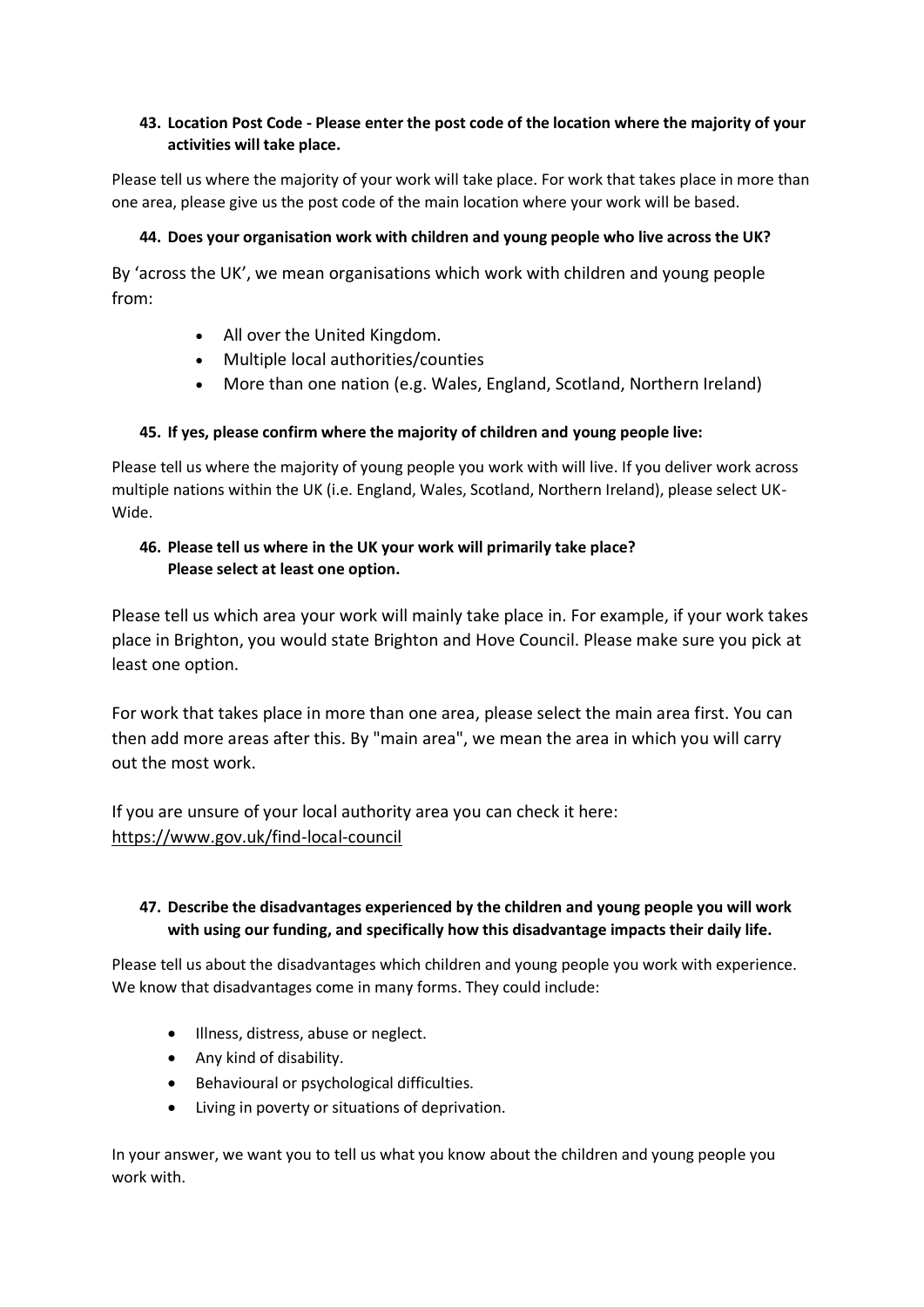- Whilst statistics can be useful, they often do not show how well you know the children you work with.
- We also want to know how this disadvantage **impacts** children and young people.

Make sure you describe how the disadvantages they experience affect their lives.

#### **48. Overall, how many children and young people each year will directly benefit from this funding?**

We support projects where the majority of young people experience disadvantage. In many projects, some children who do not experience disadvantages will also attend. Please tell us how many children you will work with each year in this project. This number should include all the young people you work with, not just those who experience disadvantages.

#### **49. Total of the above figures**

This should be the total number of children and young people each year. If some of the children and young people benefit from this work for more than one year, please ensure you include them in each yearly total.

For example, if ten children attend in year one, and then the same ten children attend in year two, then your answer for both years should be '10'.

#### **50. How many of these children and young people are disadvantaged?**

Please tell us how many children you work with each year who experience disadvantages. This may be the same as the previous question, if all the children and young people you work with experience disadvantage.

This should be the total number of children and young people experiencing disadvantages each year. If some of the children and young people benefit from this work for more than one year, please ensure you include them in each yearly total.

For example, if ten children attend in year one, and then the same ten children attend in year two, then your answer for both years should be '10'.

#### **51. Total of the above figures**

This should be the total number of children and young people each year who experience disadvantage. If some of the children and young people attend your project for more than one year, please ensure you include them in each yearly total.

For example, if ten children attend in year one, and then the same ten children attend in year two, then your answer for both years should be '10'.

#### **52. Now please tell us the breakdown of the age groups of these children and young people – your two total figures should match:**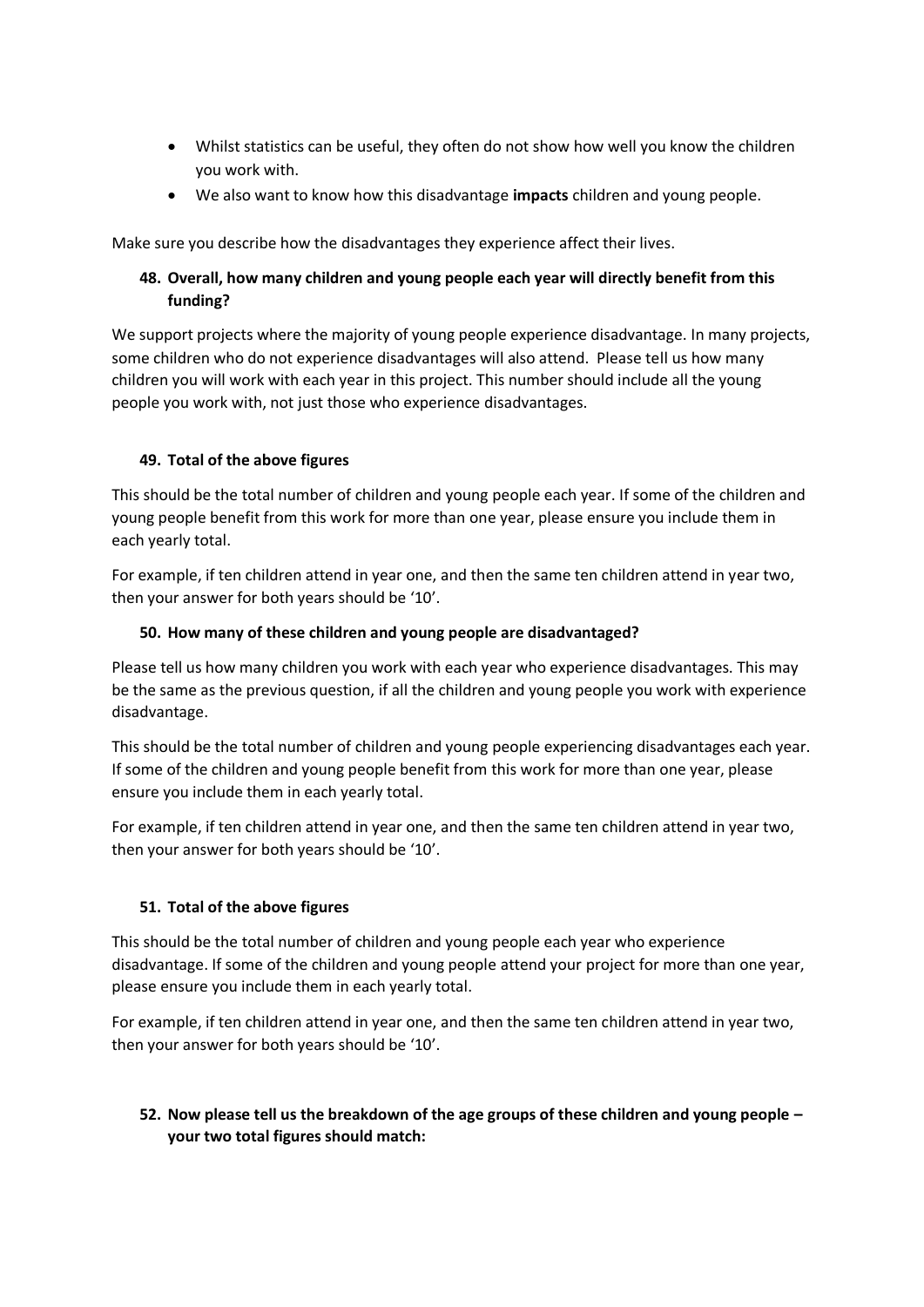Please tell us how old the children and young people you will work with will be. This should include all the young people who benefit from this work – not just the ones experiencing disadvantage. You can apply for funding from us if most of the children benefiting from this work are 18 years old or under. This age limit also applies to projects working with disabled young people.

Please note: we will only fund the costs associated with working with the young people aged 18 and under.

#### **53. Total of the above figures**

This should be the total number of children and young people each year, added together.

#### **54. Describe the role children and young people play in the planning and delivery of your services and also more widely in your organisation.**

It is important that children and young people are heard and listened to. They should be able to influence your organisation's activities, services and any decision making that concerns them. Please tell us how you have involved children and young people in the design of your work. We particularly want to know how they have been involved in planning and delivery of the services this grant would support. We also want to know: How you have adapted the ways you enable children and young people to participate in your organisation in response to COVID-19, and what plans you have for doing this in the future.

#### **55. Please tell us how Covid-19 continues to affect the children and young people you support.**

Please tell us:

- How COVID-19 has changed or intensified the disadvantages faced by the children and young people you support. (i.e. how it has disrupted their future prospects and pathways to employability).
- How this has affected their lives.
- The immediate impact you have seen on children and young people

### <span id="page-14-0"></span>Your Work

#### **56. Please summarise the work that this grant will fund, in 50 words.**

Please give a short description of the work that this grant will fund. It should very briefly tell us about what you plan to do and any young people you plan to work with.

#### **57. Please describe in more detail what activities/services the children and young people will experience as a result of this grant.**

Please be as specific as possible when describing the type and content of work you want to carry out. We will not have any prior knowledge of this work, so please refer to individual activities, staff positions and services.

Please **do not** use this question to talk about:

- The disadvantages which young people face
- The local community or context of the project
- Your organisation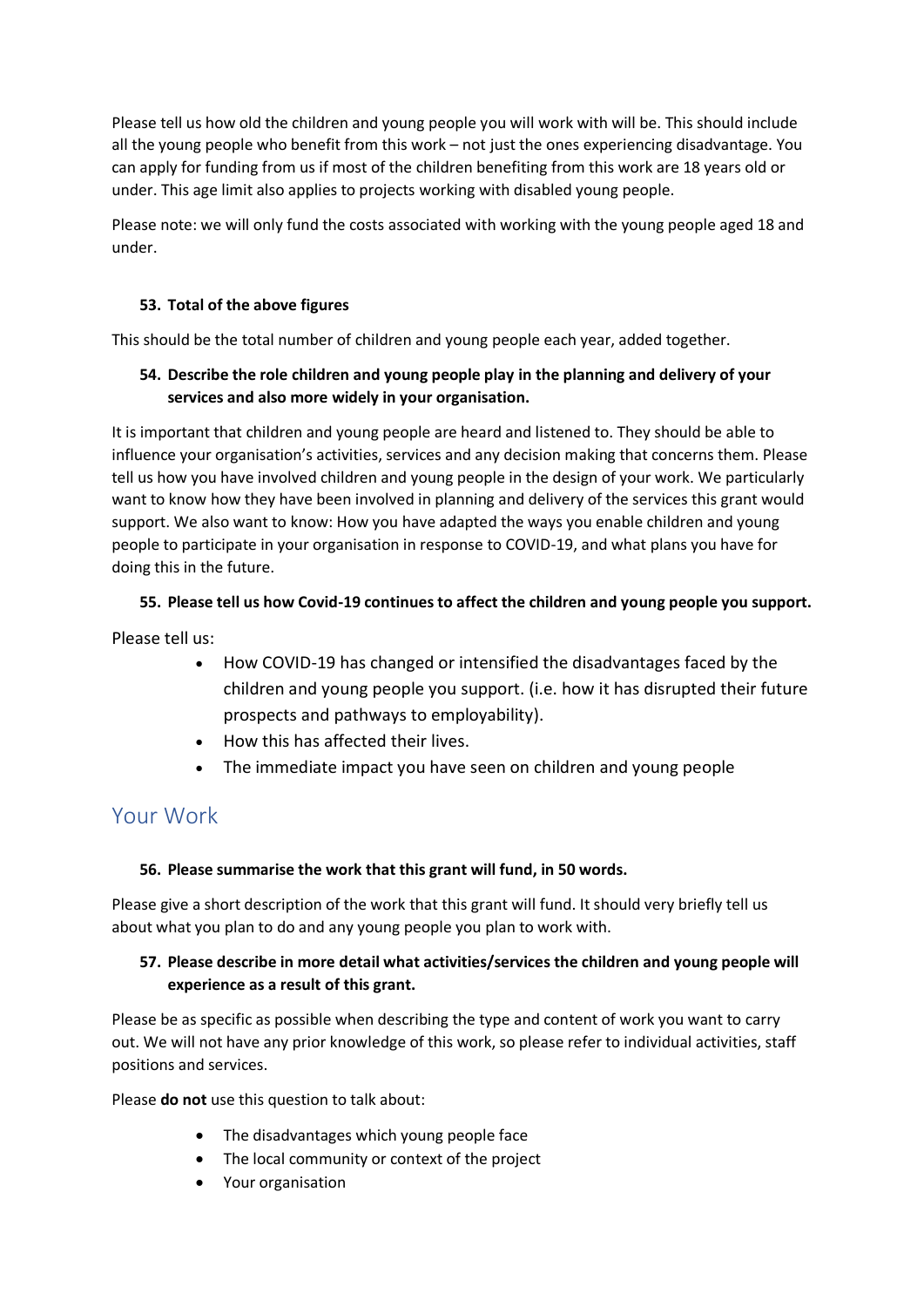There will be opportunity to discuss these at other times in the form.

#### **58. If you are applying for organisational costs, please give us an overview of how this meets the needs of children and young people.**

Organisational costs refer to any costs which might not be directly related to this work, but to also your wider organisation. These could include running costs, staff who do not work directly on this work, insurance, or utilities etc.

If you are applying for any costs like this, please tell us how these relate to the children and young people you work with. We want to know how these costs will benefit young people by allowing you to deliver your work.

#### **59. If you are a current grant-holder, please explain whether this request is for new work or is for the continuation of your current grant?**

If you have an active grant with BBC Children in Need (or your last grant recently ended), and you are hoping to continue work which your previous grant funded, please let us know here. If you are continuing previously funded work, it does not have to be identical to what we have funded before. If this work is broadly similar to recently funded work, then we would think of it as a contuinuation of your previous project.

We are happy to receive applications for both new and previously funded work.

#### **60. Please select the main venue where the activities will take place.**

If this work takes place in more than one location, please select up to three options. Please make sure the main venue you use is the first one you select.

#### **61. On which days will this work take place?**

Please select all the days which your work will take place on. If your work does not have a regular day timetable, please select 'No Set Day'.

#### **62. How frequently will this work happen?**

Please tell us how often this work will run. This could be daily, weekly, fortnightly (every two weeks) or monthly. If this work does not repeat regularly, please select 'Other'.

#### **63. If you chose other, please give further details.**

This may be because this work happens at irregular times, or if it is hard to predict when you will carry it out.

#### **64. If this work is delivered to children and young people of school age, will your project or activities take place during school hours?**

Please also tell us if this work takes place in school hours. This is considered to overlap with statutory work as it removes young people from statutory education provision.

#### **65. If yes, why have you chosen to deliver this work at that time?**

We will only fund work which overlaps with statutory obligation in exceptional circumstances.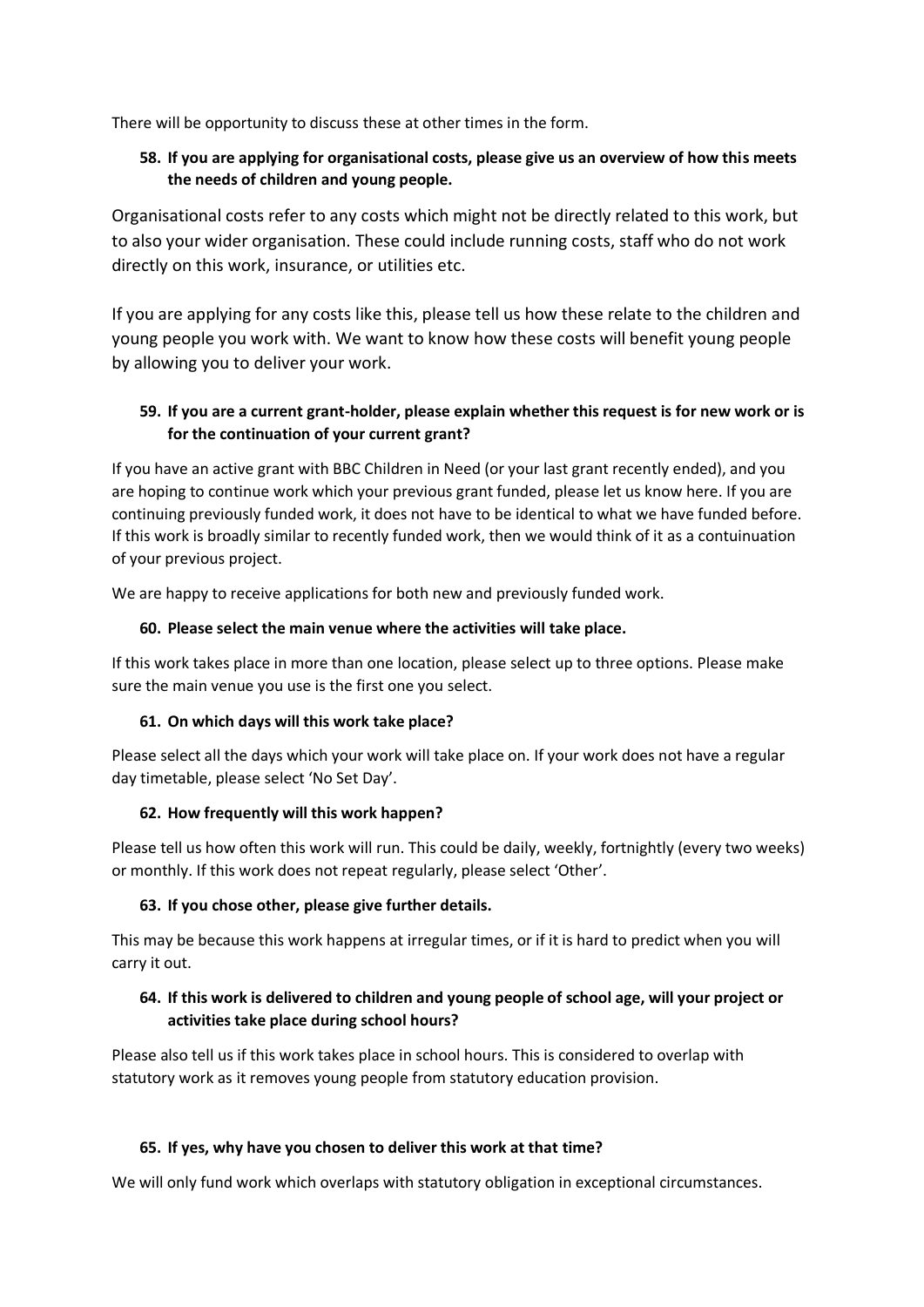If your work does overlap or is similar to statutory work, please explain your rationale for this here. We expect to see:

- How your work provides an additional service to the statutory service
- A clear rationale for why you are delivering:
	- o This type of work
	- o Work at this time
- That the decision to deliver this work is based on the needs of children and young people.

#### **66. If successful, when will you begin to spend this grant?**

Please tell us the exact date you plan to begin spending this grant. This date can be discussed with your grant officer if your plans change later, however you will not be able to begin your work before this date.

#### **67. Will this grant be providing or supporting any of the following?**

- **Child sexual exploitation (please only tick this if your work directly addresses the affects of child sexual exploitation or is focused on addressing this issue)**
- **Counselling or Therapeutic Work**
- **Mentoring or Befriending**
- **Residential or Overnight stay**

For these types of work, we need to carry out extra safeguarding checks on your application. Please select any options from the list which apply to your work. For information about our eligibility criteria for these categories, please see our [A-Z Guidance.](https://www.bbcchildreninneed.co.uk/grants/apply/extra-guidance-for-all-applicants/)

- **Residential/ Overnight Stay**: This includes any work that include holidays or overnight stays away from home.
- **Befriending/Mentoring Activity**: We define mentoring or befriending as a formal and structured arrangement which is "a voluntary, mutually beneficial and purposeful relationship in which an individual gives time to support another to enable them to make changes in their life".
	- $\circ$  Sometimes part of your work may include staff and volunteers giving ad-hoc advice to children and young people. We do not define this as mentoring or befriending in a formal sense.
	- o For more information refer to the [NCVO Mentoring and Befriending Services](https://www.ncvo.org.uk/practical-support/information/mentoring-and-befriending) or our [A-Z Guidance.](https://www.bbcchildreninneed.co.uk/grants/apply/extra-guidance-for-all-applicants/)
- **Counselling/Therapeutic Work**: We define counselling as any therapeutic intervention involving the "the provision of professional assistance and guidance in resolving personal or psychological problems." Interventions can include counselling, group therapy, play therapy and art therapy.
	- o For more information refer to [BACP \(British Association for Counselling and](https://www.bacp.co.uk/)  [Psychotherapy\)o](https://www.bacp.co.uk/)r our [A-Z Guidance.](https://www.bbcchildreninneed.co.uk/grants/apply/extra-guidance-for-all-applicants/)
- **Child Sexual Exploitation (CSE) Work**: Child Sexual Exploitation is a form of Child Sexual Abuse. It occurs when an individual or group coerce, manipulate or deceive a person under the age of 18 into sexual activity. This could include:
	- o Grooming
	- o Trafficking
	- o Violence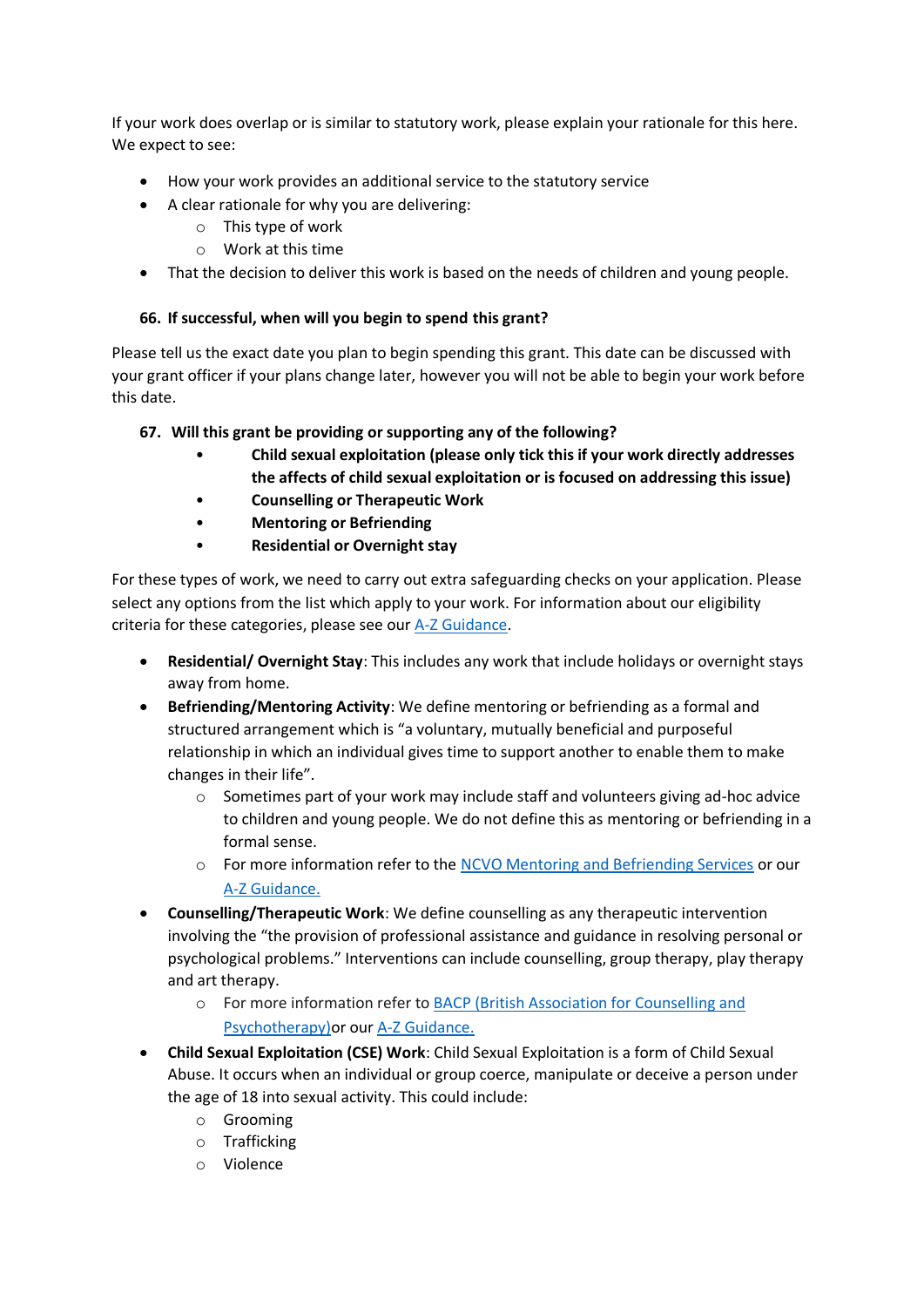- o Coercion
- o Intimidation/Blackmail
- o Gang related sexual exploitation

Child Sexual Exploitation does not always involve physical contact. For more information refer to the NSPCC website and our [A-Z Guidance.](https://www.bbcchildreninneed.co.uk/grants/apply/extra-guidance-for-all-applicants/)

#### **68. Is any of your work delivered online? If yes, please read our BBC Children in Need Digital Self Check**

Choose yes if you deliver any services online, including using social media or online platforms.

#### **69. How do children and young people find out about your work?**

Please tell us how the children and young people you plan to work with will hear about your work. This may be because:

- You have worked with them previously
- They are introduced through partner organisations
- They hear about your work through marketing and outreach which your organisation plans to carry out.
- Local knowledge/word of mouth

#### **70. Why is your organisation best placed to deliver this work?**

We want to fund strong organisations that have staff with the skills and experience to best support children and young people.

Please tell us about:

- Your management structure and how these key roles support your organisation.
- The experience and skills of your governing body and how they support your work.
- Your ability to respond flexibly.

We also want to know whether your organisation is led by people with lived experience of the issues faced by the communities you are helping to support.

Please tell us:

- How people with lived experience have contributed to your work.
- Whether you have a minimum requirement for staff or trustees to have experience as a member of the community you serve.

#### **71. In what way is your organisation equipped to serve your community?**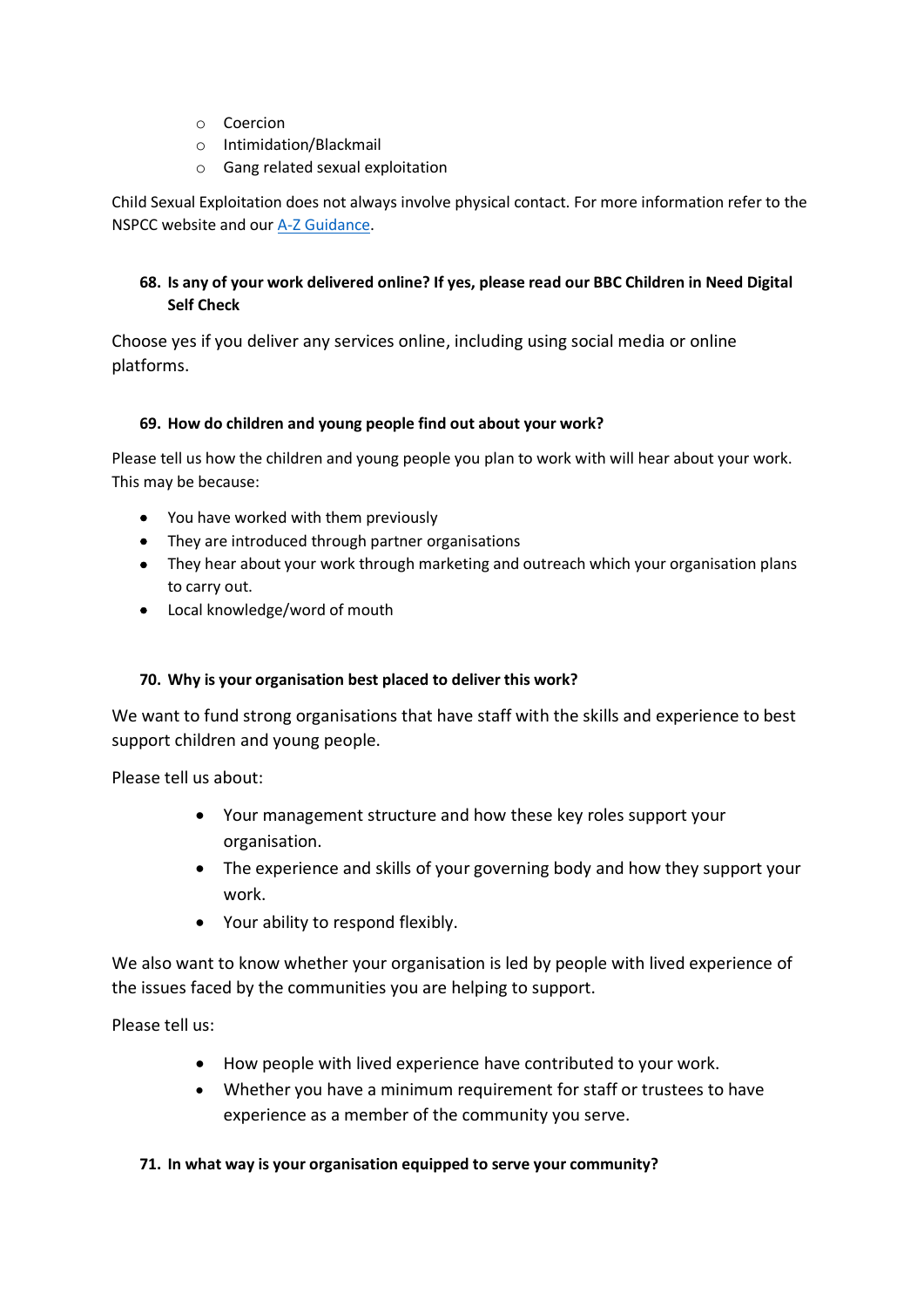The community you want to work with may be a physical one, such as a town or neighbourhood, or a group of people linked by common experiences, such as a disability or background.

Please tell us about how you are well placed within your community to deliver the work you want to carry out. We want to know about your organisations links to the community you work in, and how these links were made. Please also tell us how these links will help this work to be as effective as possible in reaching the young people you want to work with.

### <span id="page-18-0"></span>The differences you will make

#### **72. Please describe the three most important differences your organisation will make in the lives of the children and young people you work with as a result of this funding.**

The differences which you make are also known as your outcomes. Here we want to know how you are going to make a positive difference in children and young people's lives. We want to see differences which are:

- **Clear**  Do not over complicate them.
- **Measurable** Think about how you will measure your differences. Will it be possible to tell if you have succeeded?
- **Realistic** It is important to make sure you can achieve your differences.. Even the smallest changes in children and young people's lives can often make a huge impact. Make sure you focus on the children and young people you work with and not the bigger picture. It is also important to consider if your differences can be achieved within the length of this funding
- **Child Focussed** We fund work which makes differences in the lives of children and young people. If you work with a child or young person's environment (i.e. their parents, the community), make sure you only talk about how it will benefit the child or young person.

Here are some tips for writing your differences:

- **Keep them simple**. Try to write a single statement about how you will change young people's lives for the better. Avoid joining multiple differences together with words like 'and'.
- **Use language which shows change**. A strong difference often uses words like 'improved', 'reduced', 'increased', 'less', 'strengthened' etc.
- **Keep them child focussed**. Think about what each difference would mean to a young person.
- **Make sure they are relevant**. It is always good to make sure it is clear how your differences link to the disadvantages the young people you work with experience.

For more detail on how we want the work that we fund to improve children and young people's lives in the UK, please click [here.](https://www.bbcchildreninneed.co.uk/grants/apply/)

#### **73. Please describe how the activities or services you provide with this funding will bring about the three differences outlined above.**

We will prioritise applications where the work can be clearly linked to making a difference in children and young people's lives.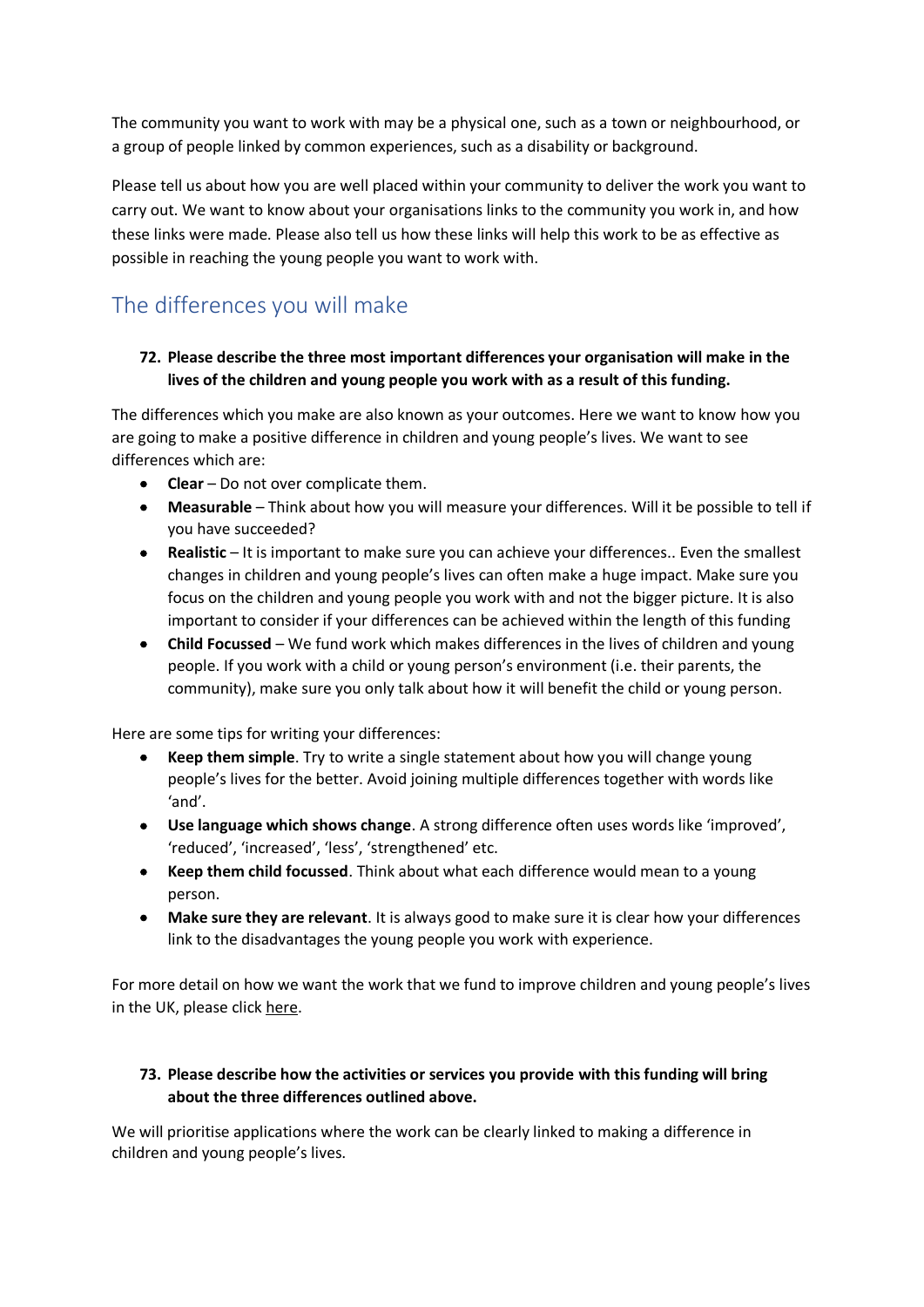Please clearly explain the link between the activities or services you will provide and the differences you will make for children and young people.

If you are applying for organisational costs, think about the link between your key services for children and young people and the differences you have stated above.

Please tell us how this work or services will help contribute to making these differences happen for children and young people. You should think about how the activities will make positive changes in their lives.

#### **74. Please tell us how you will monitor and evaluate the effectiveness of the work you do, to demonstrate the differences you have mentioned above.**

The difference you make in the lives of young people needs to be measurable. Please tell us what information you will use to know your work has been a success. You should:

- Consider using different information for each of your differences. Make sure you think about the best way to measure each one individually.
- Think about using a mixture of numbers and stories. Numbers and statistics are very useful for measuring trends and patterns. Stories are better for gathering real life examples which will make your work come to life when we read about it. You hear these referred to as 'qualitative' and 'quantitative' types of data.

Think about the best way to gather information. There are many ways to do this. Some examples are:

- $\circ$  Observations: What do you hear/see when you watch the young people over time? This is good for large numbers of young people. But you need to be careful that your project workers are consistent.
- o Questionnaires/Feedback Forms: These are good for getting specific information from large numbers of people. They can be hard to design and sometimes uninteresting for children.
- o Placing Yourself Exercises: These involve creating your own scale. This is often between one to ten or yes and no. Children can then 'place' themselves on the scale. They do not need to be on paper. These can be fun and creative. Young people often do not realise they are giving feedback.
- $\circ$  Conversations: These could be with children, parents, teachers or anyone linked to the project. These take longer, but could give you a strong insight in to individuals. It is also important to make sure the feedback is honest.
- $\circ$  Recognised tools: There are lots of recognised tools which you can use. Many have their own pros and cons. These include things such as Blob Trees, The Warwick-Edinburgh Wellness Scale, STAR Self Assessments or the House/Tree/Person Test.
- $\circ$  Make your own: Often, the best way to gather information is to be creative and think about the young people you work with. Think about what would suit them best.
- Think about when you gather this information. Your information will be much more useful if you collect it throughout the delivery of your work and services, rather than just at the end of each year.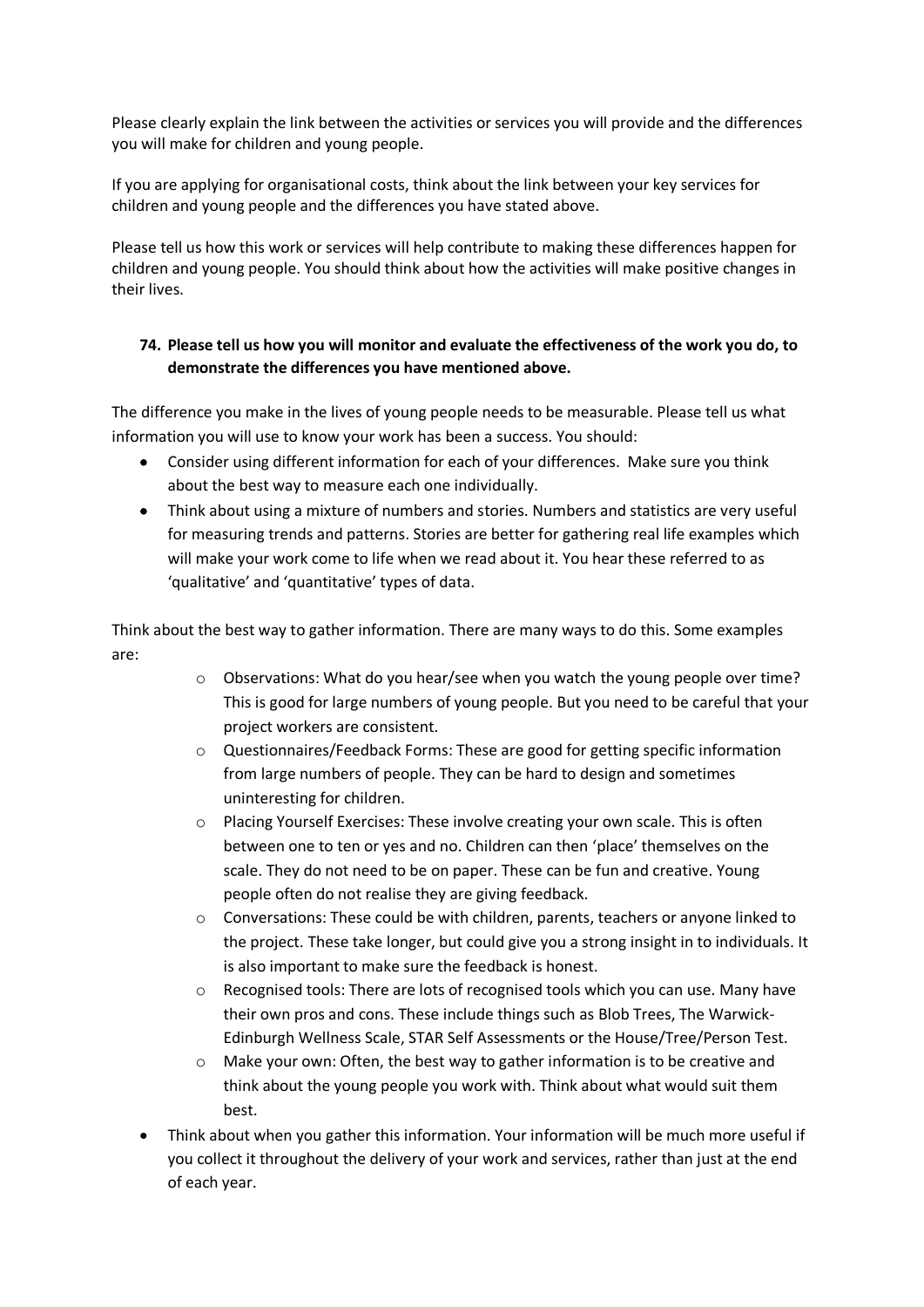For more information and resources, please visit:

- [National Charity Evaluation Services](https://www.ncvo.org.uk/) [\(NCVO](https://www.ncvo.org.uk/practical-support/consultancy/ncvo-charities-evaluation-services#:~:text=NCVO%20Charities%20Evaluation%20Services%20helps,achieve%20more%20for%20your%20cause.) )
- [Inspiring Impact](https://www.inspiringimpact.org/)
- [Evaluation Support Scotland](http://www.evaluationsupportscotland.org.uk/) ( [ESS](http://www.evaluationsupportscotland.org.uk/) )

### <span id="page-20-0"></span>Response to Covid-19 Restrictions

#### **75. How will you review your services and continue to adapt in the coming months?**

It is important that organisations are flexible and can adapt in the current circumstances in order to keep supporting children and young people in the best way possible.

- We want to support organisations that are committed to reviewing, learning and making changes if needed as a result.
- Please tell us how you will assess whether your activities have been successful.
- You should also explain how you will use any learning to change your delivery if needed.

# <span id="page-20-1"></span>Partnership Working

#### **76. Is this an application from a partnership of organisations?**

By a partnership we mean a group of two or more organisations working together. Please select 'yes' if you are working with another organisation to deliver this work. For more information about our approach to partnerships, please see our [A-Z Guidance](https://www.bbcchildreninneed.co.uk/grants/apply/extra-guidance-for-all-applicants/) We will only fund partnerships where there is an existing relationship between organisations

#### **77. If so, please tell us the name of the Organisation(s) you are partnering with.**

If you are working with another organisation to deliver this work please tell us the name of this organisation(s) here.

#### **78. Will your organisation be the main delivery organisation for this work?**

All partnership projects must nominate a lead organisation. This organisation must be the organisation which applies to us. This will also be the organisation which will be responsible for:

- Managing the grant money and reporting back.
- Project delivery.
- Management of any workers funded by the project.
- Ensuring that the work achieves its stated outcomes.
- Safeguarding.

#### **79. If not, please tell us who will be and why?**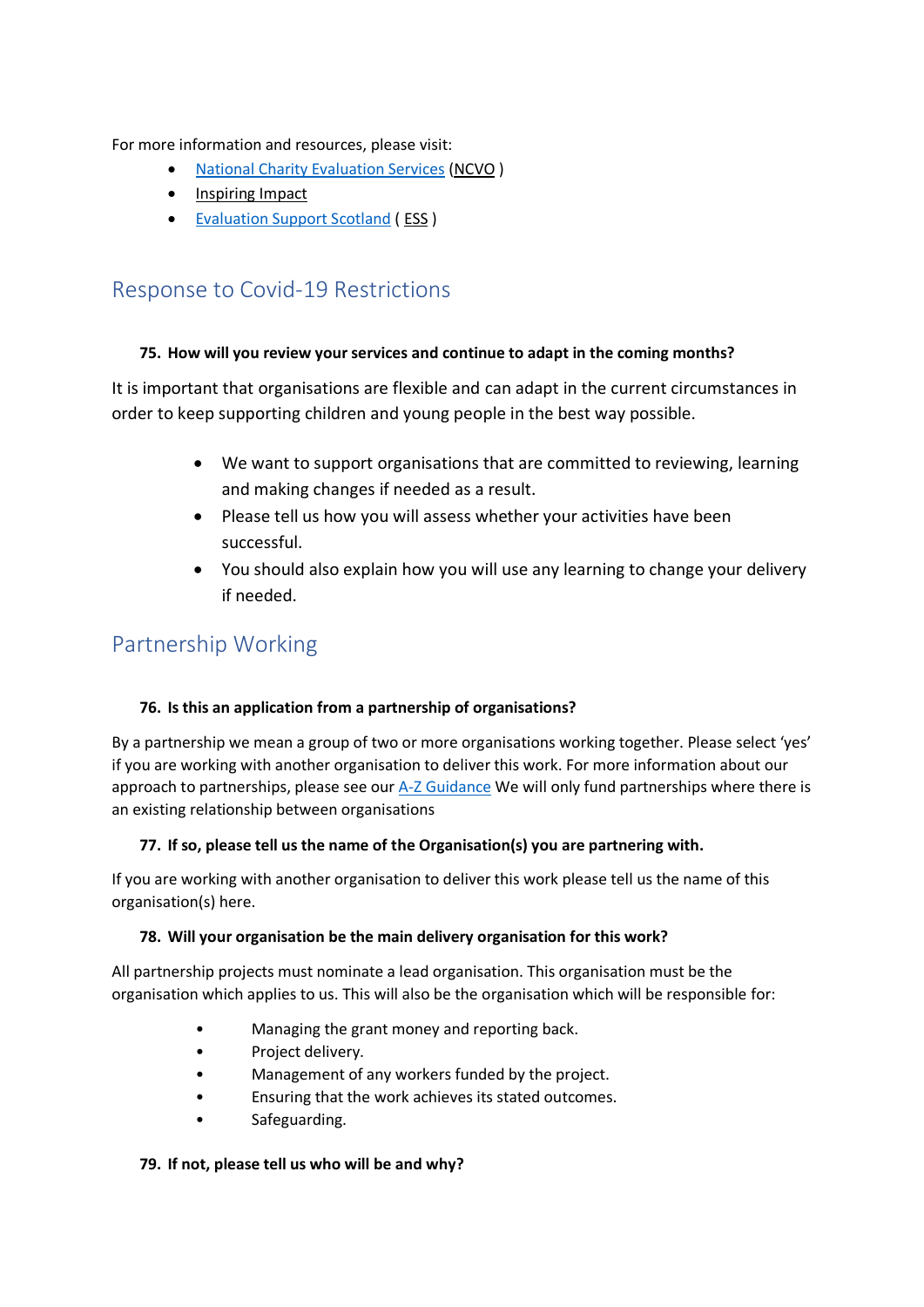If you are not the lead organisation, please tell us why. We want to know what makes you the appropriate organisation to apply for our funding. We will need to understand how you will manage any risks regarding safeguarding, delivery and finances.

#### **80. Do you have a partnership agreement in place in the form of a memorandum of understanding?**

It's important that a partnership has a clear structure and agreement in place. We would usually expect this to be in the form of a memorandum of understanding between the organisations which form the partnership. The agreement should clearly detail how the partnership will be run in terms of structure, accountability and safeguarding.

#### **81. Please outline your partnership agreement, including management, impact monitoring and safeguarding arrangements.**

Please give us the details of the agreement between you and your partner organisation(s). We would expect to see:

- who in the partnership is the safeguarding lead
- how the partnership works in terms of following safeguarding policy
- any arrangements around managing this work and monitoring its success.

### <span id="page-21-0"></span>Project Budget and Finances

#### **82. How much will this work cost in total, including any costs you are not asking BBC Children in Need to fund?**

What is the total cost of this work? This figure should include all costs you are applying to BBC Children in Need for, as well as any other costs you are funding from other places.

#### **83. How much funding are you requesting from BBC Children in Need?**

Please do not include pence values, pound signs (£), or commas.

#### **84. If you are not requesting the full costs associated with this work from BBC Children in Need, please tell us how you will fund the other costs.**

If you are paying for some parts of this work with money from other places (such as your own reserves or another funder), please tell us here. We want to know where the money will come from and how much you be using.

#### **85. If you are not requesting the full costs associated with your project from BBC Children in Need, is the other funding secured?**

If you are paying for some parts of this work with money from other places, please tell us if you have already raised this money, or if it is still unconfirmed.

#### **86. Please include the amounts you are requesting for each of the budget headings below and give details of what this will pay for in the description column.**

Please outline how much money you are applying to us for. This should be broken down in to the various categories, year by year.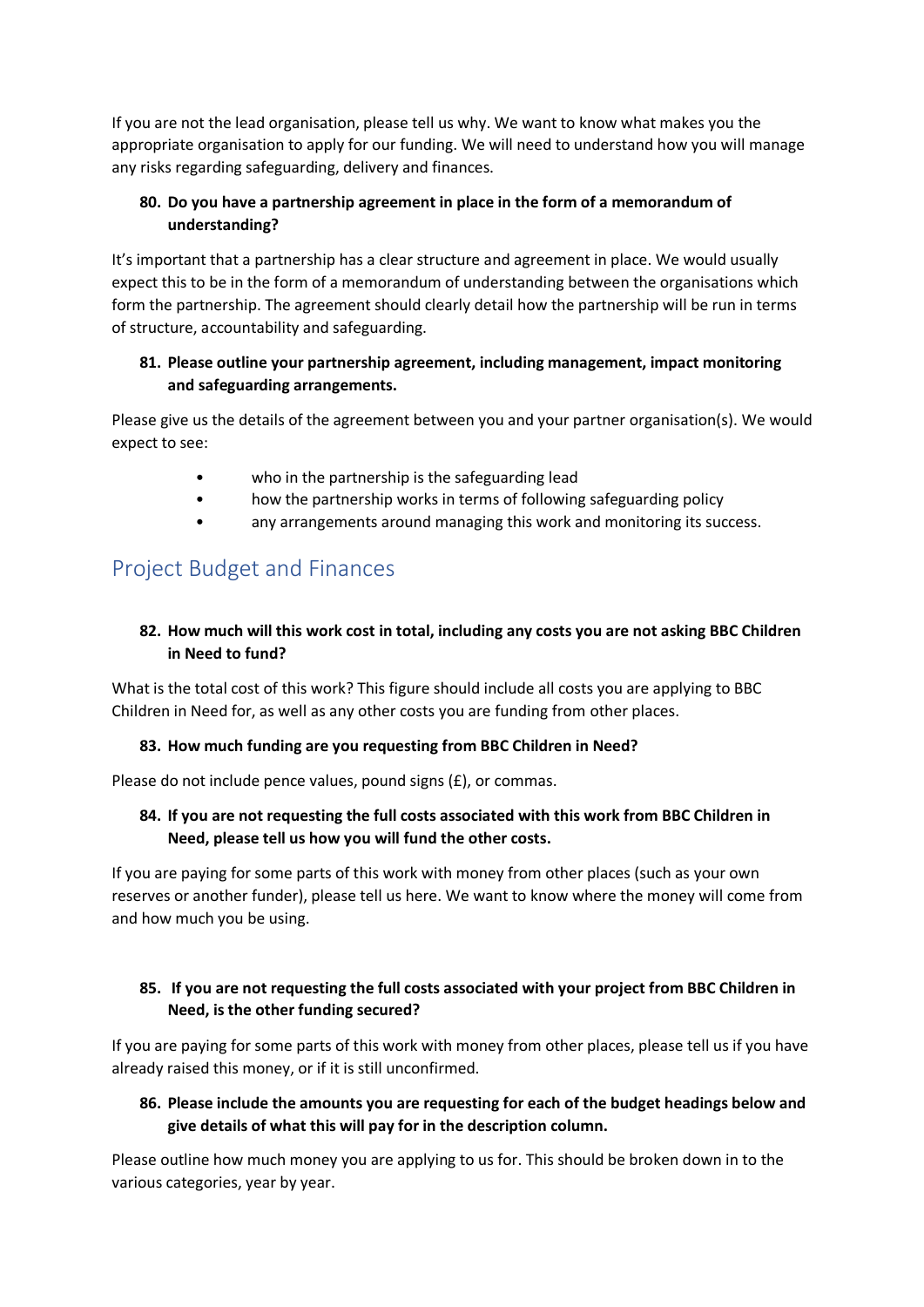These categories are:

- **Staffing Costs:** This includes any cost relating to wages for salaried, sessional or freelance staff. This can include National Insurance and other contributions such as pension-related costs.
- **Training:** This includes any costs for training your staff and volunteers with the new skills and/or knowledge to deliver this work safely and effectively.
- **Technology & Connections:** This includes any purchases of technology (e.g. laptops, tablets, mobile phones etc.) for young people or staff, which will allow young people to engage with this work. It also includes any related costs, such as telephone contracts or data allowances.
- **Activities for Children and Young People:** This includes any costs spent directly on delivering the activities you are planning for children and young people.
- **Other Equipment:** This includes any other equipment costs which do not fall in to the previous categories.
- **General Organisation Costs:** These are the day-to-day running costs of an organisation as opposed to specific project costs. This could include staff (including back office staff), running costs, equipment or organisational development. We expect organisations to be able to demonstrate how these costs relate to outcomes for children and young people. These costs will help you achieve stability, adaption and change to meet the needs of children and young people and/or help deliver key children and young people's services.
- **Other:** This includes any other costs you wish to apply for (e.g. accessibility costs) which do not fit in to the above categories.

### <span id="page-22-0"></span>References & Supporting information

#### **87. Please provide details of a suitable referee, external to your organisation, who we can contact about your application. Please Note: You do not need to answer this question if you currently hold an active grant with BBC Children in Need.**

A referee is a person who knows your organisation and the work you do. They will support your application by telling us about their experiences of your organisation and the work you deliver. Referees are often professional people who you have worked with. Your referee must be someone who is external to your organisation. They should be someone who:

- knows your organisation in a professional capacity for at least 6 months
- does not work, volunteer or is a beneficiary of your organisation. his includes: current trustees or employees, volunteers, current or past service users and their families.
- has a good understanding of the project you are applying for. This is because we may ask them to discuss your application by email or on the phone.

If you have not worked with children and young people before, your referee should comment on the work that you have delivered within the past 12-24 months and also be in a position to comment on your suitability to deliver the project you are requesting funding for. We will accept references from a clinical supervisor or external consultant to your organisation as long as they are not direct employees of your organisation. Please give us the best contact details for this person. You must